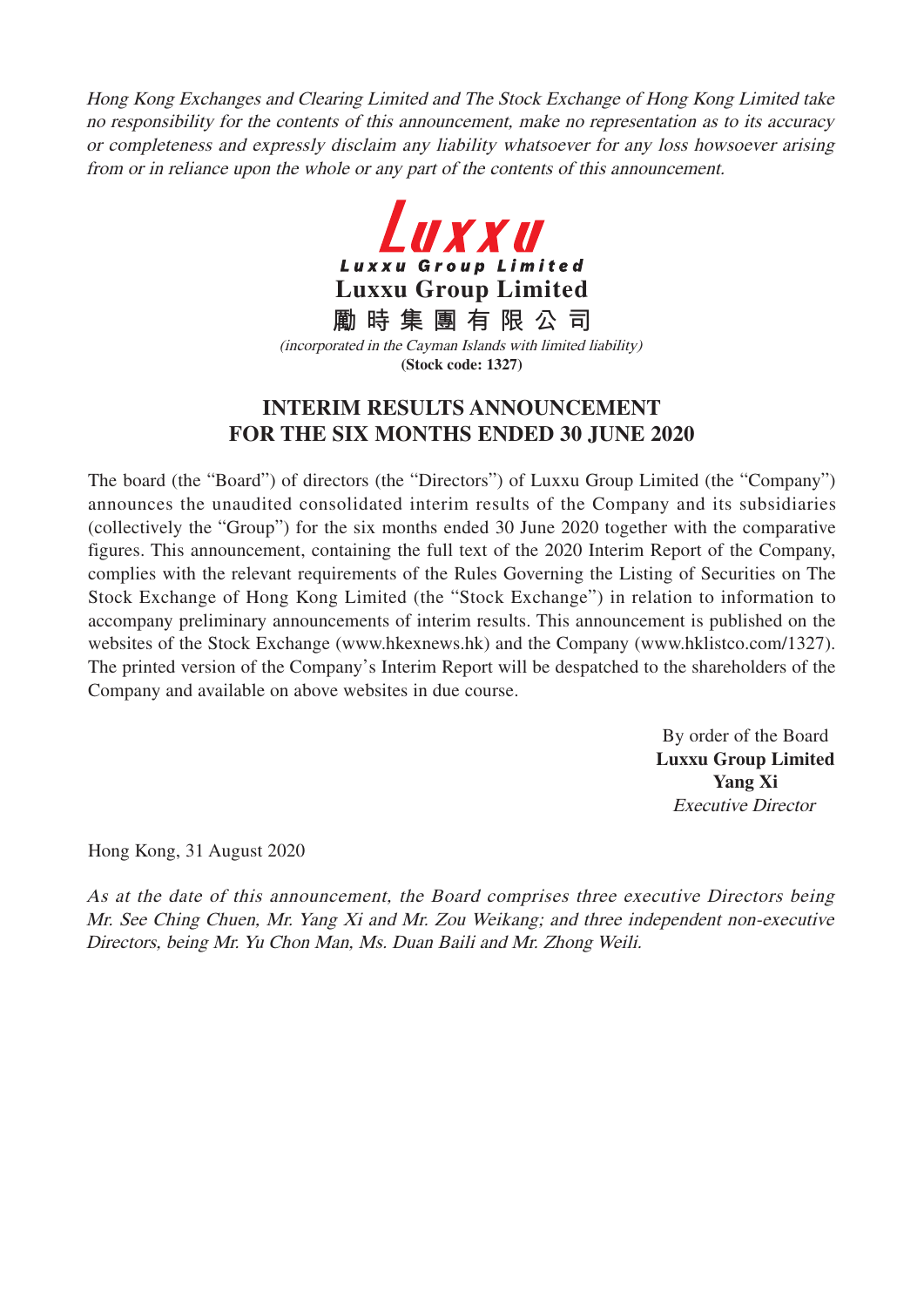# **CONTENTS**

| Management Discussion and Analysis                                                | 2               |
|-----------------------------------------------------------------------------------|-----------------|
| Condensed Consolidated Statement of Profit or Loss and Other Comprehensive Income | 9               |
| Condensed Consolidated Statement of Financial Position                            | 10 <sup>1</sup> |
| Condensed Consolidated Statement of Changes In Equity                             | 11              |
| Condensed Consolidated Statement of Cash Flow                                     | 12              |
| Notes to the Condensed Consolidated Interim Financial Statements                  | 13              |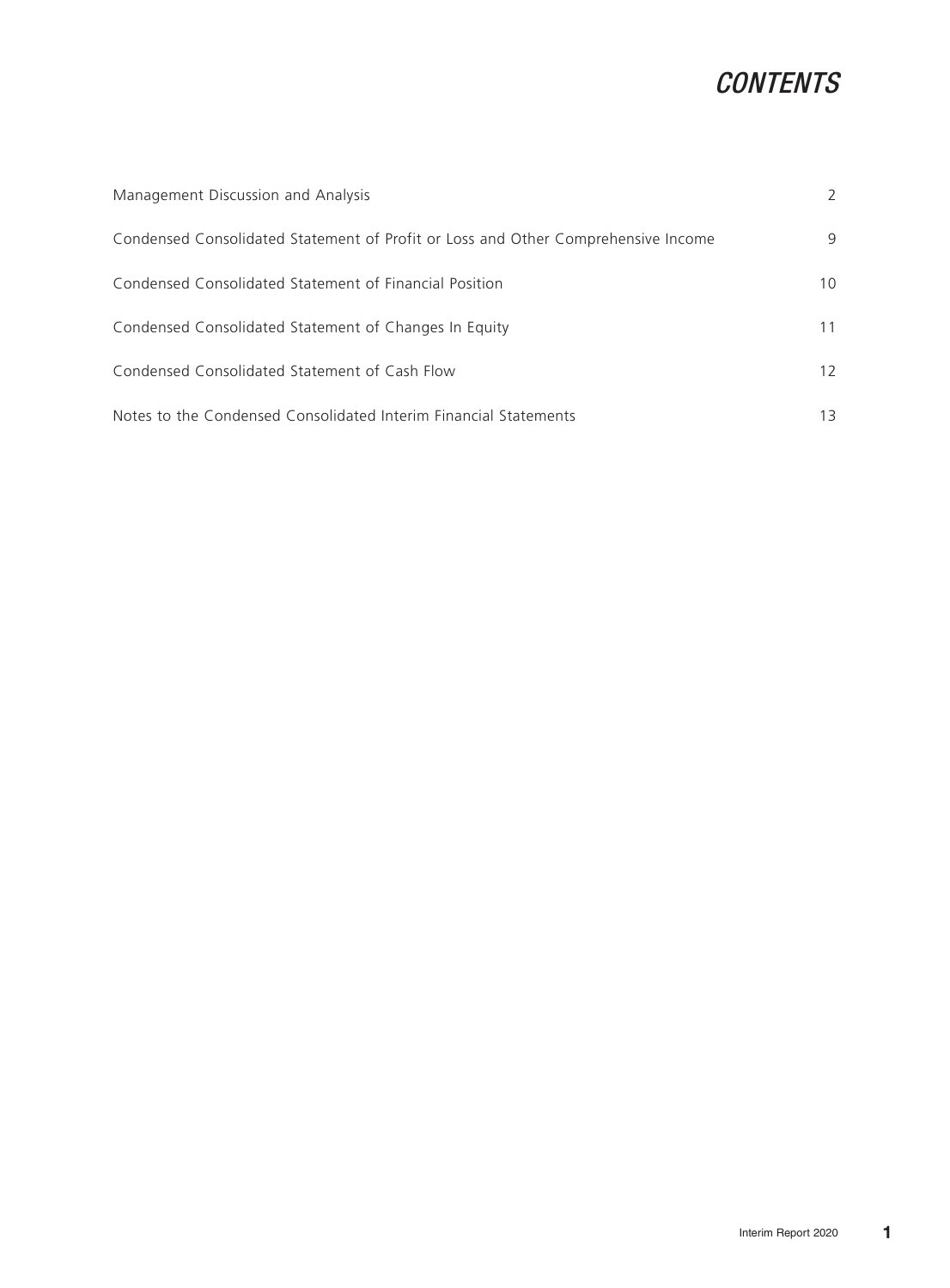#### **OVERVIEW**

During the year ended 31 December 2019, the Group changed the company name to Luxxu Group Limited as the Board considers that the new name and new dual foreign name in Chinese of the Company can better reflect the strategic direction and business focus of the Group on luxury market, including but not limited to luxury consumer goods, high-ended watches, jewelleries, and luxury lifestyle consumption products in the future. The Board also believes that the new name can provide the Company with a more defined corporate image and identity which will benefit the business development of the Group and is in the interests of the Company and the Shareholders as a whole.

In first half of 2020, the Group continued to focus on its business operations which (i) cooperate with different industry experts to design and sales of prestige and high-end watches and accessories, including but not limited to diamond tourbillon watches and luxury jewellery watches; (ii) design, production and assembly of watches for our OEM customers; and (iii) manufacture and sales of our own brands watches.

Due to the prolonged Sino-US trade dispute and the outbreak of coronavirus, the sales for the six months ended 30 June 2020 has been affected due to the uncertainties which may bring from the Sino-US trade dispute and also the moderation in retail sales in Hong Kong because of the social demonstration and the outbreak of coronavirus. According to the statistics from The Census and Statistics Department, retail sales of the jewellery, watches and clocks, and valuable gifts category in Hong Kong has decreased approximately 66% and 68% for 6 months and 3 months ended 30 June 2020 respectively, when comparing with 2019.

The Group's net loss for the six months ended 30 June 2020 amounted to approximately RMB16.3 million, decreased from loss of approximately RMB17.1 million for the six months ended 30 June 2019. Such decrease was mainly due to the net effect of decrease in gross profit, selling and distribution expense and administration expenses.

#### **FINANCIAL REVIEW**

#### **Revenue**

Our revenue decreased by approximately RMB20.4 million or 33.1% from approximately RMB61.7 million for the six months ended 30 June 2019 to approximately RMB41.3 million for the six months ended 30 June 2020. The decreased in revenue was mainly attributable to the decrease in sales resulted from the outbreak of coronavirus.

#### **Cost of sales**

Our cost of sales decreased by approximately RMB16.3 million or 30.1% from approximately RMB54.4 million for the six months ended 30 June 2019 to approximately RMB38.1 million for the six months ended 30 June 2020. The decrease primarily consistent with the decrease in revenue by 33.1% for the period.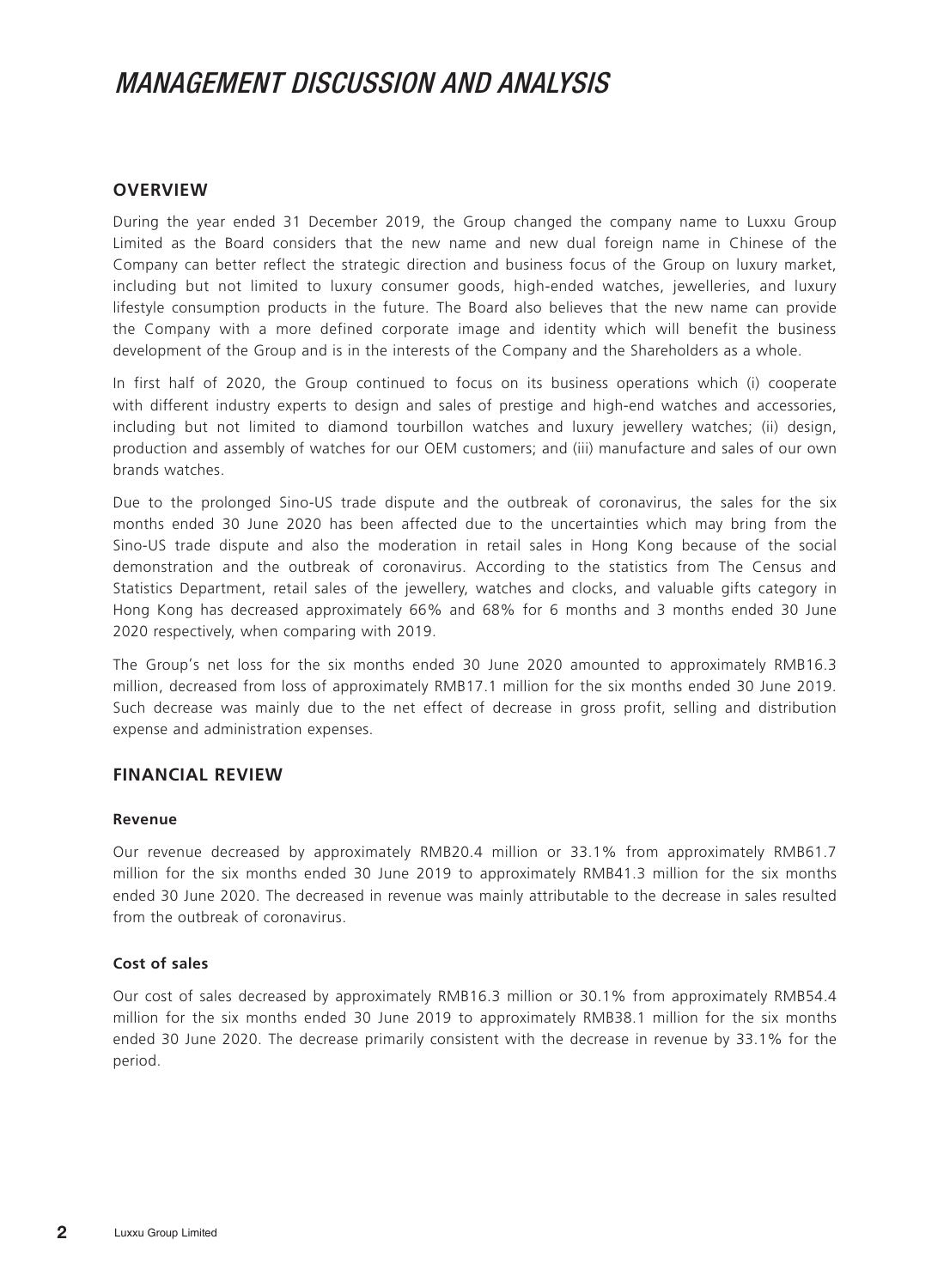#### **Gross profit and gross profit margin**

Our gross profit decreased by approximately RMB4.1 million or 55.7% from approximately RMB7.3 million for the six months ended 30 June 2019 to approximately RMB3.2 million for the six months ended 30 June 2020. The decrease was mainly due to the decrease in average selling price of the Group's products and the sales of the obsolete inventories at a lower price. Our overall gross profit margin decreased from approximately 11.8% for the six months ended 30 June 2019 to approximately 7.8% for the six months ended 30 June 2020.

#### **Other gain and loss**

Our other gain and loss recognised a loss of approximately RMB3.6 million for the six months ended 30 June 2020, representing an increase from loss of approximately RMB3.3 million for the six months ended 30 June 2019. The loss was primarily attributable to the unrealised loss on financial assets at fair value through profit or loss of approximately RMB3.6 million. For details of the realised and unrealised loss, please refer to significant investments section.

#### **Selling and distribution expenses**

Our selling and distribution expenses decreased by approximately RMB1.6 million from approximately RMB7.1 million for the six months ended 30 June 2019 to approximately RMB5.5 million for the six months ended 30 June 2020. The decrease was primarily attributable to the decrease in advertising expense.

#### **Administrative expenses**

Our administrative expenses decreased by approximately RMB3.5 million from approximately RMB13.9 million for the six months ended 30 June 2019 to approximately RMB10.4 million for the six months ended 30 June 2020. The decrease was mainly attributable to the share option expenses of approximately RMB2.7 million compared to the share option expenses of approximately RMB6.3 million for the period ended 30 June 2019.

#### **Finance costs**

There was no finance costs for the six months ended 30 June 2020 while approximately RMBNil million for the six months ended 30 June 2019.

#### **Loss before taxation**

As a result of the foregoing, our loss before taxation amounted to approximately RMB16.3 million for the six months ended 30 June 2020 (2019: loss before taxation of approximately RMB17.1 million).

#### **Loss for the period from continuing operations**

As a result of the foregoing, loss for the period decreased from approximately RMB17.1 million for the six months ended 30 June 2019 to approximately RMB16.3 million for the six months ended 30 June 2020. Such decrease was primarily due to net effect of decrease in gross profit, selling and distribution expense and administration expenses.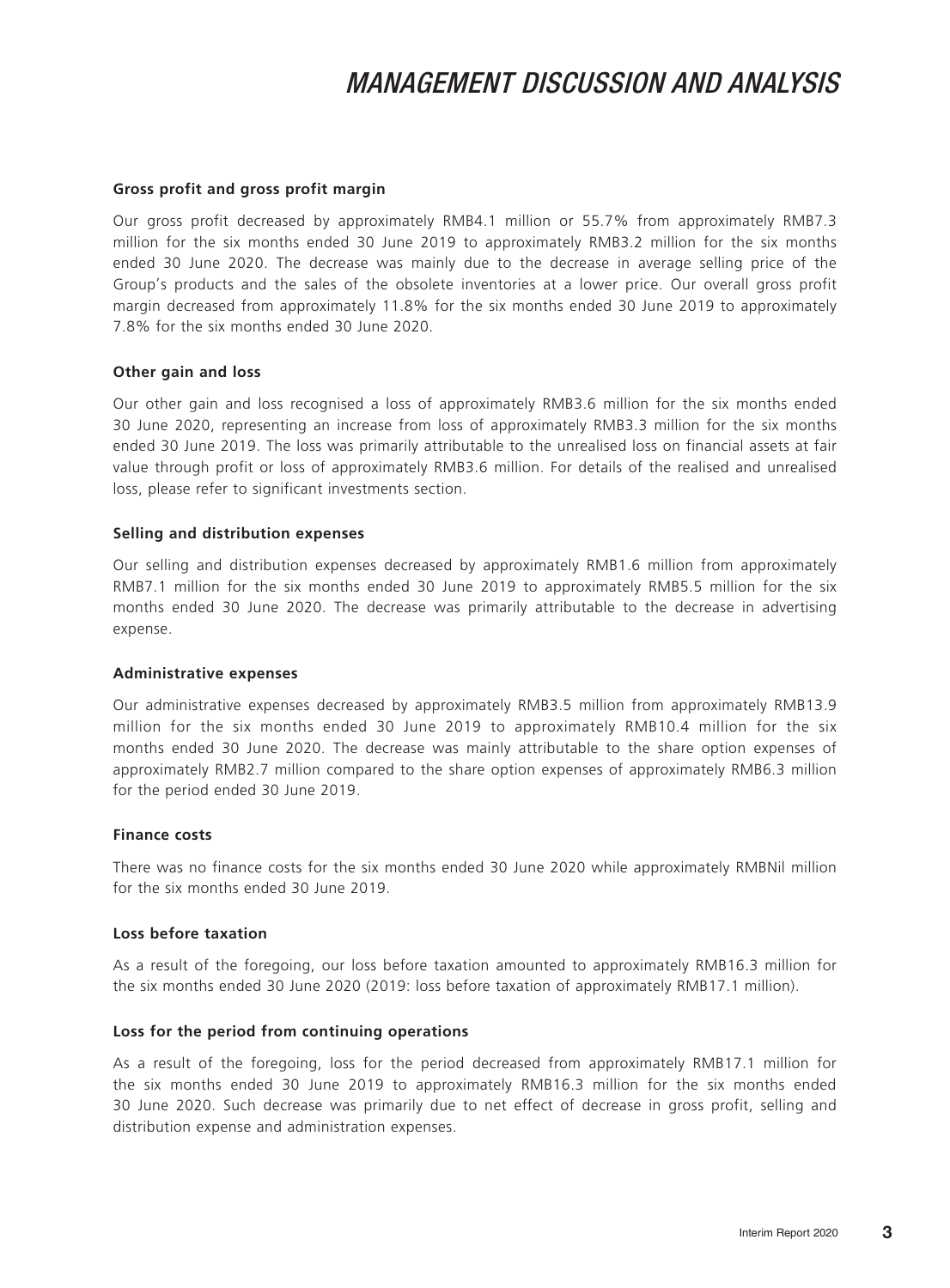#### **OUTLOOK AND FUTURE PROSPECTS**

Going forward, the Group aimed to offer premium quality products to customers and will continue to strengthen our core competitiveness by improving our watch and jewellery design and development capabilities by upholding the design and artistic knowledge of the design team and recruitment of additional talents. In view of the Sino-US trade dispute mentioned above, the cooling economy in the PRC and also the outbreak of the coronavirus in Hong Kong and the PRC, the Group expects 2020 will be a challenging year. The Group will closely monitor the market response and remix the business and product portfolio to suit the market needs, including but not limited to design, manufacture and sales of prestige and high-end watches and jewelleries and stay competitive.

Although there is a cooling economy in the PRC, in view of (i) the growing middle-class, (ii) increase of disposal income, in particular among Chinese women; and (iii) the rising women's job participation rate, the Group still believe that there is a strong force behind the consumption of prestige and high-end watches and luxury jewelleries and accessories in long run. The Group should allocate more resources and effort to strengthen our design team and consider crossover design with some famous designer so that the Group can offer fashionable and affordable watches and jewelleries suitable for wearing in workplace.

Looking beyond the near-term uncertainties, the Group remains committed to seeking and seizing new opportunities, and is well-prepared to shine in the future.

#### **FINANCIAL POSITION**

The Group funded its liquidity and capital requirements primarily through cash inflows from operating activities, bank borrowings and capital market.

As at 30 June 2020, the Group's total cash and bank balances were approximately RMB6 million (31 December 2019: approximately RMB1.9 million), most of which are held in RMB. The current ratio (defined as current assets divided by current liabilities) of the Group decreased from 33.2 times as at 31 December 2019 to 26.6 times as at 30 June 2020. The gearing ratio (defined as total interest-bearing borrowings divided by shareholders' equity) of the Group remain unchanged of approximately 0% as at 31 December 2019 and 30 June 2020.

#### **DEBTS AND CHARGE ON ASSETS**

As at 30 June 2020, none of the assets of the Group has been pledged to secure any loan granted to the Group.

#### **CAPITAL COMMITMENT**

As at 30 June 2020, the Group did not have any material capital commitment (31 December 2019: RMB Nil).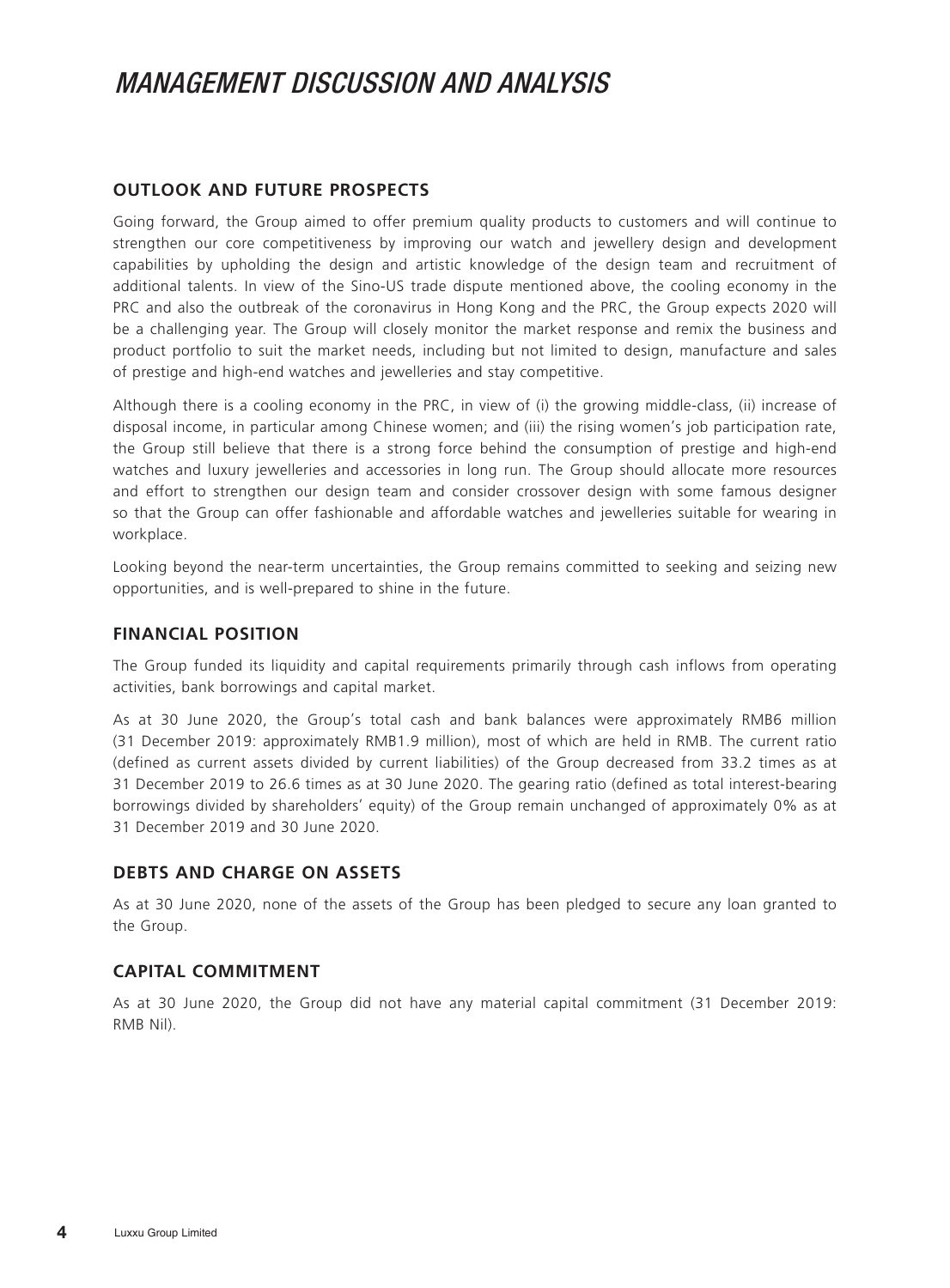#### **EXCHANGE RISK EXPOSURE**

The Group mainly operates in the PRC and is exposed to foreign exchange risk arising from various currency exposures, primarily with respect to RMB and United States dollars. During the six months ended 30 June 2020, the Group has not entered into any hedging arrangements. However the management will continue to monitor closely its foreign currency exposure and requirements and to arrange for hedging facilities when necessary.

#### **CAPITAL STRUCTURE**

Details of the movement in share capital of the Company during the six months ended 30 June 2020 are set out in Note 13 to the condensed consolidated interim financial statements.

#### **CONTINGENT LIABILITIES**

The Group did not have any significant contingent liabilities as at 30 June 2020 and 31 December 2019.

#### **DIVIDEND PAYMENT**

The Board does not recommend the payment of any interim dividend for the six months ended 30 June 2020 (2019: Nil).

#### **SIGNIFICANT ACQUISITIONS OR DISPOSALS**

During the six months ended 30 June 2020, there were no material acquisitions or disposals of subsidiaries and associated companies.

#### **SIGNIFICANT INVESTMENTS**

At 30 June 2020, detail of the significant investments are as follows:

| Name of investee                                                                                                                                | As at<br>1 January<br>2020<br>RMB'000 | Loss on<br>disposal<br>RMB'000 | <b>Fair value</b><br>loss<br>RMB'000 | As at<br>30 June<br>2020<br>RMB'000 | Percentage to<br>the Group's<br>audited<br>total assets<br>as at<br>30 June<br>2020<br>$\%$ | Number of<br>shares held by<br>the Group<br>as at<br>1 January<br>2020 | Percentage of<br>shareholding<br>held by<br>the Group<br>as at<br>1 January<br>2020<br>% | Number of<br>shares held<br>by the Group<br>as at<br>30 June<br>2020 | Percentage of<br>shareholding<br>held by<br>the Group<br>as at<br>30 June<br>2020<br>$\%$ |
|-------------------------------------------------------------------------------------------------------------------------------------------------|---------------------------------------|--------------------------------|--------------------------------------|-------------------------------------|---------------------------------------------------------------------------------------------|------------------------------------------------------------------------|------------------------------------------------------------------------------------------|----------------------------------------------------------------------|-------------------------------------------------------------------------------------------|
| Significant investments<br>China Automotive Interior<br>Decoration Holdings Limited<br>"China Automotive")<br>(stock code: 48.HK)<br>(note (a)) | 2,492                                 | $\overline{\phantom{a}}$       | (1,698)                              | 820                                 | 0.2%                                                                                        | 16,335,200                                                             | 4.11%                                                                                    | 16,335,200                                                           | 4.11%                                                                                     |
| Sub-total                                                                                                                                       | 2,492                                 | $\overline{\phantom{a}}$       | (1,698)                              | 820                                 | 0.2%                                                                                        |                                                                        |                                                                                          |                                                                      |                                                                                           |
| Other listed securities                                                                                                                         | 5,082                                 | $\overline{\phantom{a}}$       | (1,900)                              | 3,266                               | 0.9%                                                                                        |                                                                        |                                                                                          |                                                                      |                                                                                           |
| Total                                                                                                                                           | 7,574                                 | -                              | (3,598)                              | 4,086                               | 1.1%                                                                                        |                                                                        |                                                                                          |                                                                      |                                                                                           |

Note:

(a) China Automotive is principally engaged in the manufacture and sale of nonwoven fabric products used in automotive interior decoration parts and other parts, trading of rubber and food products. Based on China Automotive's interim result for the six months ended 30 June 2020, revenue and loss of China Automotive was approximately RMB50,939,000 and RMB14,668,000 respectively.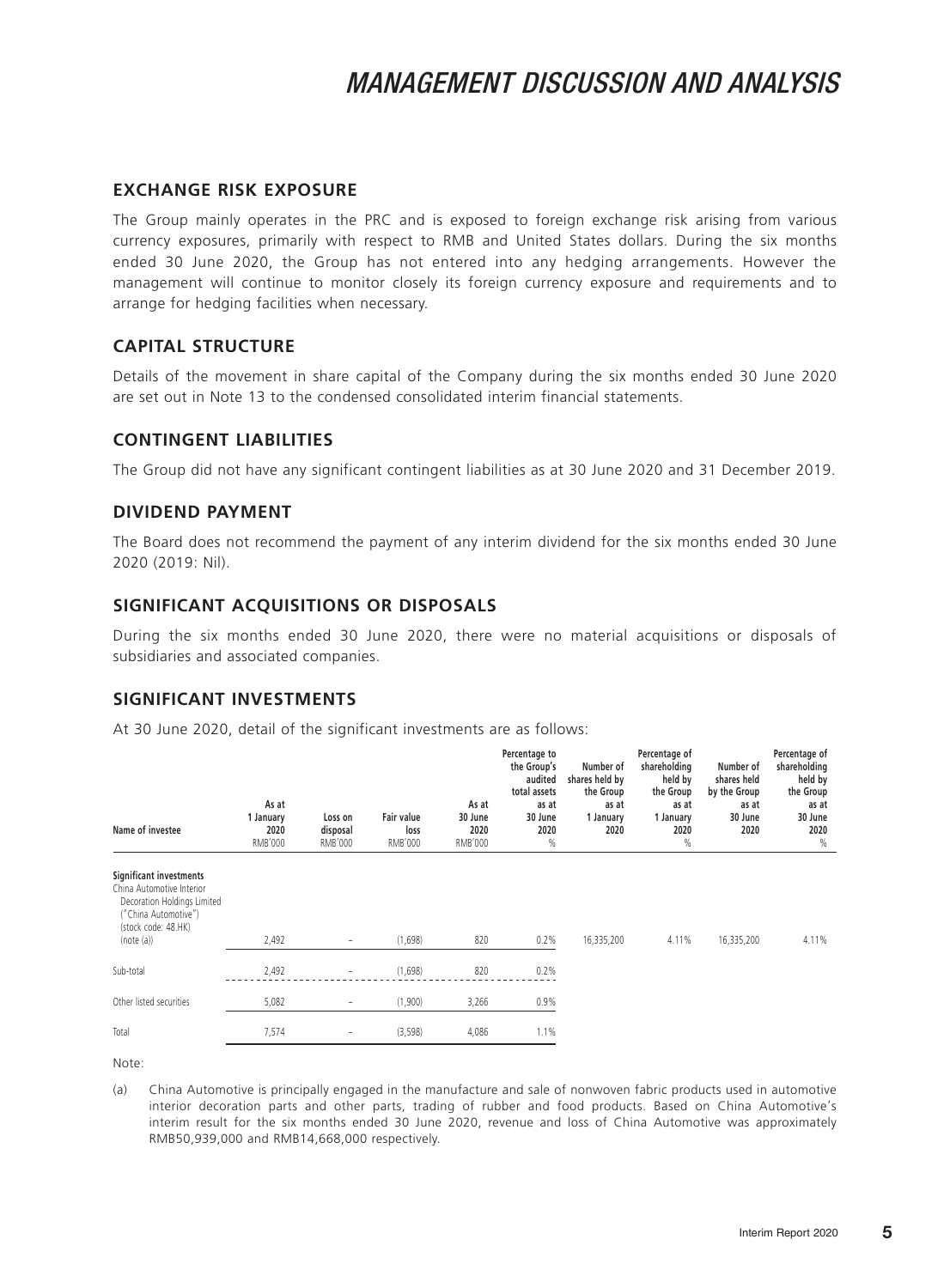The future performance of the listed securities may be influenced by the Hong Kong stock market. In this regard, the Group will continue to maintain a diversified investment portfolio and closely monitor the performance of its investments and the market trends to adjust its investment strategies.

Except the significant investments disclosed above, at 30 June 2020, there was no investment held by the Group the value of which was more than 1% of the total assets of the Group and no investment held by the Group contributed more than 10% of the realised or unrealised loss for the six months ended 30 June 2020.

#### **EMPLOYEES AND REMUNERATION POLICIES**

As at 30 June 2020, the Group had a total of 95 (31 December 2019: 113) employees. The total remuneration costs incurred by the Group for the six months ended 30 June 2020 were approximately RMB6.5 million (for the six months ended 30 June 2019: approximately RMB9.2 million). We review the performance of our employees annually and use the results of such review in our annual salary review and promotion appraisal, in order to attract and retain valuable employees.

#### **PURCHASE, SALE OR REDEMPTION OF THE COMPANY'S LISTED SECURITIES**

During the six months ended 30 June 2020, neither the Company nor any of its subsidiaries has purchased, redeemed or sold any of the Company's listed securities.

#### **DIRECTORS' AND CHIEF EXECUTIVES' INTERESTS AND SHORT POSITIONS IN SHARES, UNDERLYING SHARES AND DEBENTURES OF THE COMPANY**

So far as known to the Directors, at 30 June 2020, the interests and short positions of the directors and chief executives of the Company in the shares, underlying shares and debentures of the Company or any its associated corporations (within the meaning of Part XV of the Securities and Futures Ordinance ("SFO")) which were required to be notified to the Company and the Stock Exchange pursuant to Divisions 7 and 8 of Part XV of the SFO (including interests and/or short positions of which they were taken or deemed to have under such provisions of SFO) or which were recorded in the register required to be kept by the Company pursuant to Section 352 of the SFO or otherwise required to be notified to the Company and the Stock Exchange pursuant to the Model Code for Securities Transactions by Directors of Listed Issuers in Appendix 10 to the Main Board Listing Rules ("Model Code"), were as follows:

**Approximate** 

| <b>Name</b>     | Capacity and<br>nature of interest | Number of<br>unlisted<br>shares option | Number of<br>ordinary<br>shares held | Total     | <b>APPIVAIIIIULU</b><br>percentage of<br>shareholding<br>in the<br>Company |
|-----------------|------------------------------------|----------------------------------------|--------------------------------------|-----------|----------------------------------------------------------------------------|
| Director        |                                    |                                        |                                      |           |                                                                            |
| See Ching Chuen | Beneficial owner                   | 3,456,000                              | -                                    | 3,456,000 | 1.00%                                                                      |
| Yang Xi         | Beneficial owner                   | 3,456,000                              | -                                    | 3,456,000 | 1.00%                                                                      |
| Zou Weikang     | Beneficial owner                   | 3,456,000                              | -                                    | 3,456,000 | 1.00%                                                                      |
| Zhong Weili     | Beneficial owner                   | 3,456,000                              | -                                    | 3,456,000 | 1.00%                                                                      |
| Duan Baili      | Beneficial owner                   | 3,456,000                              |                                      | 3,456,000 | 1.00%                                                                      |

#### **Long positions in shares and underlying shares of the Company**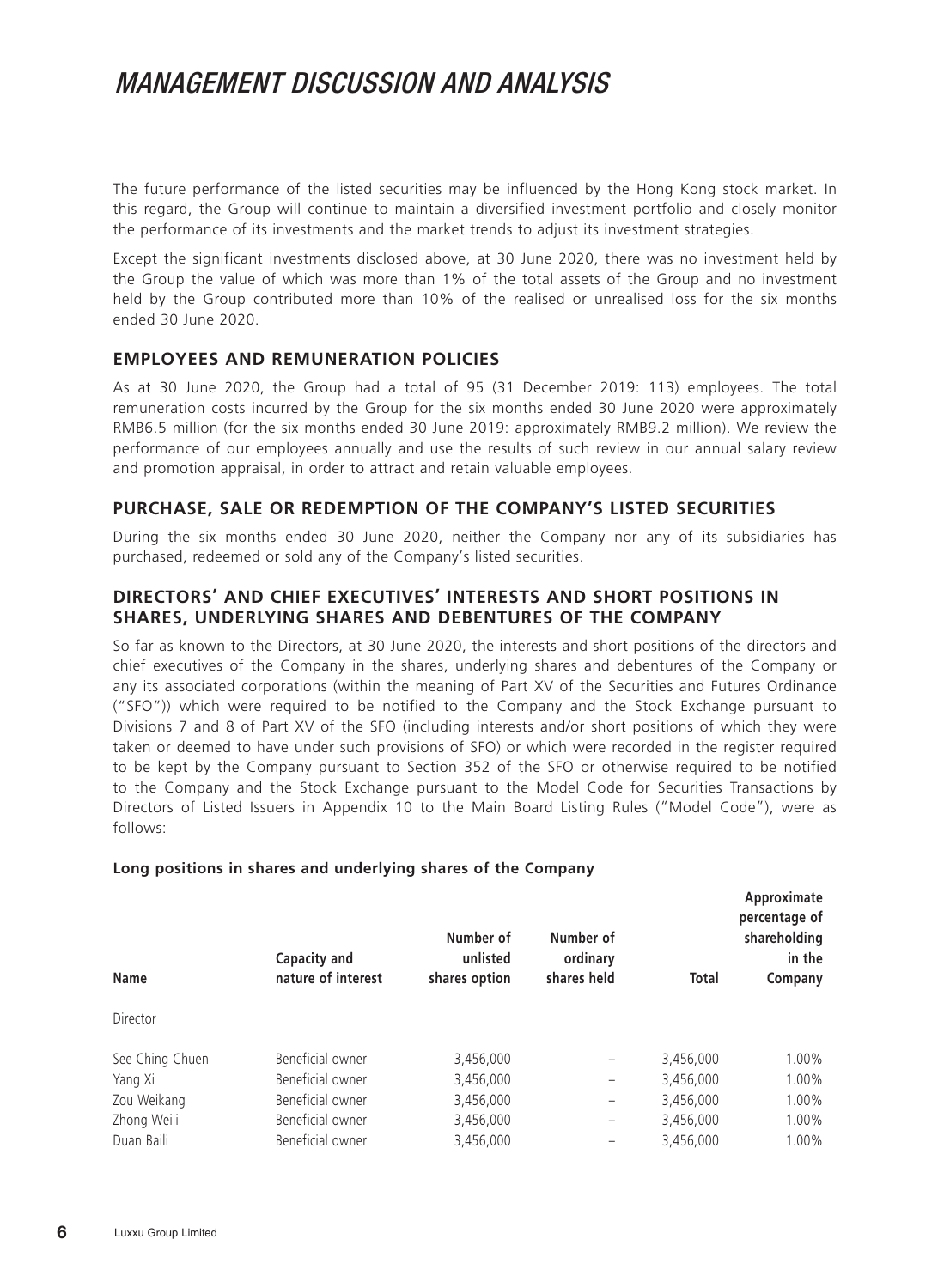Save as disclosed above, at 30 June 2020, none of the Directors or chief executives of the Company had any interests or short positions in the shares or underlying shares or debentures of the Company or any of its associated corporations as recorded in the register required to be kept by the Company under Section 352 of the SFO, or as otherwise required to be notified to the Company and the Stock Exchange pursuant to the Model Code.

Save as disclosed above, at no time during the reporting period were rights to acquire benefits by means of the acquisition of shares in or debentures of the Company or of any other body corporate granted to any Directors or their respective spouse or children under 18 years of age, or were any such rights exercised by them; or was the Company, its holding company or any of its subsidiaries a party to any arrangements to enable the Directors, their respective spouse or children under 18 years of age to acquire such rights in the Company or any body corporate.

#### **SUBSTANTIAL SHAREHOLDERS' INTERESTS AND SHORT POSITIONS IN THE SHARES AND UNDERLYING SHARES OF THE COMPANY**

As at 30 June 2020, the Directors and the chief executive of the Company were not aware of any other person (other than the Directors and the chief executive of the Company) who had, or was deemed to have, interests or short positions in the shares or underlying shares, which would fall to be disclosed to the Company and the Stock Exchange under the provisions of Divisions 2 and 3 of Part XV of the SFO, or who was directly or indirectly interested in 5% or more of the nominal value of any class of share capital carrying rights to vote in all circumstances at general meetings of any member of the Group.

#### **DIRECTORS' RIGHTS TO ACQUIRE SHARES OR DEBENTURES**

Other than disclosed in "Directors' and Chief Executives' Interests and Short Positions in Shares, Underlying Shares and Debentures of the Company" above, at no time during the six months ended 30 June 2020 was the Company or any of its subsidiaries a party to any arrangement to enable the Directors or the chief executive or their respective associates, of the Company to acquire benefits by means of the acquisition of shares in, or debt securities of, the Company or any associated corporation and none of the Directors and chief executive, or their spouse and children under the age of 18, had any right to subscribe for the securities of the Company, or had exercised any such right during the six months ended 30 June 2020.

#### **DIRECTOR'S INTEREST IN COMPETING INTERESTS**

The Directors are not aware of any business or interest of the directors of the Company and their respective associates (as defined under Listing Rules) that compete or may compete with the business of the Group and any other conflict of interest which any such person has or may have with the Group during the six months ended 30 June 2020.

#### **CORPORATE GOVERNANCE CODE**

Throughout the six months ended 30 June 2020, the Group had adopted and complied with the code provisions (the "Code Provisions") set out in the Corporate Governance Code and Corporate Governance Report in Appendix 14 to the Listing Rules, except the following deviation:

Code provision A.6.7 stipulates that independent non-executive directors should attend general meeting of the Company. Owing to other business engagements, two independent non-executive directors, Mr. Zhong Weili and Ms. Duan Baili, was unable to attend the annual general meeting of the Company held on 24 June 2020.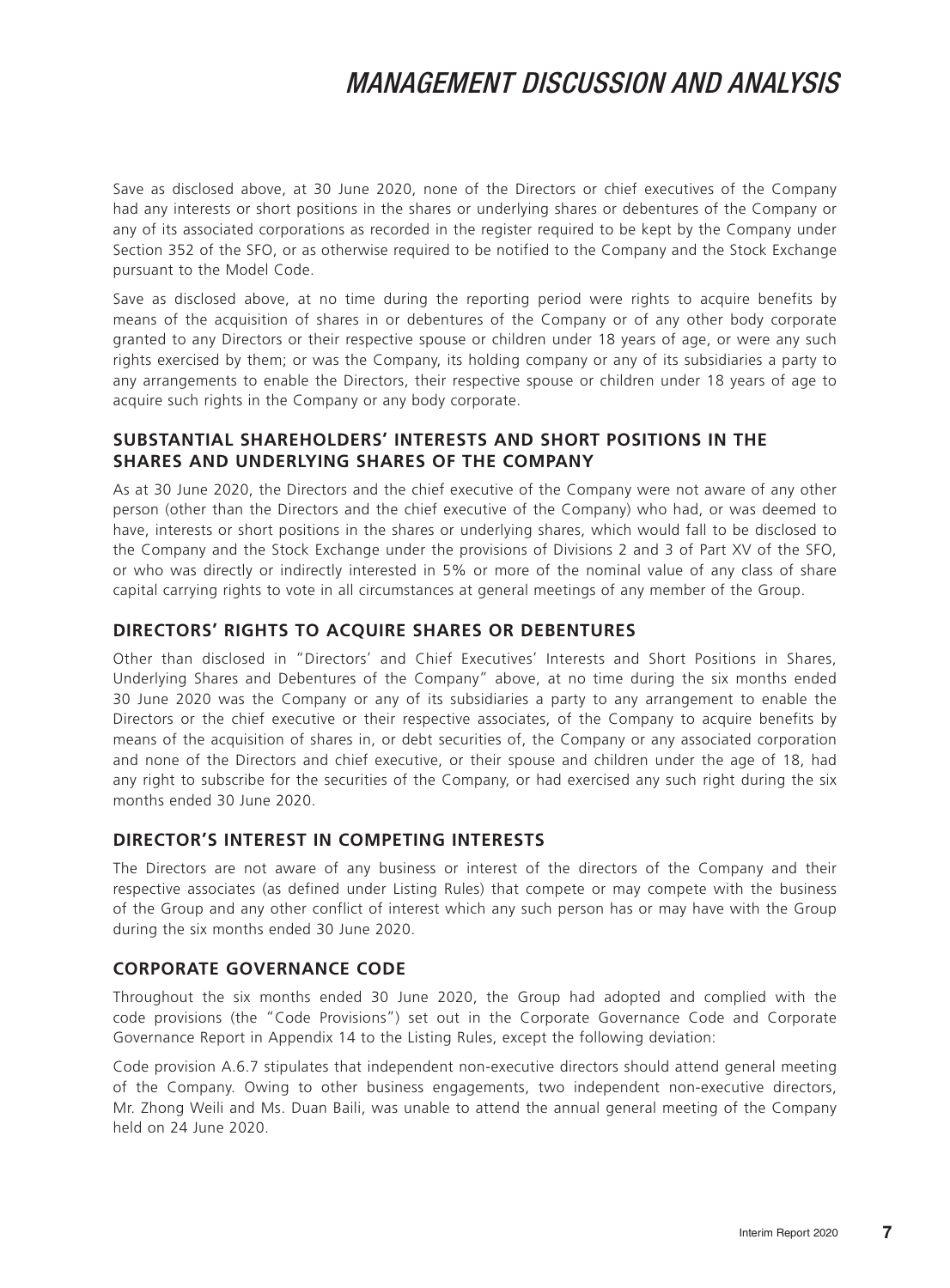#### **MODEL CODE FOR SECURITIES TRANSACTIONS BY DIRECTORS**

The Company has adopted the Model Code for Securities Transactions by Directors of Listed Issuers (the "Model Code") set out in Appendix 10 to the Listing Rules as the code of conduct regarding securities transactions by its Directors. Having made specific enquiry, all Directors have confirmed that they have fully complied with the required standard set out in the Model Code during the six months ended 30 June 2020.

#### **AUDIT COMMITTEE**

The Audit Committee of the Company, comprising three Independent Non-executive Directors, has reviewed the accounting principles and practices adopted by the Company and has discussed auditing, internal control and financial reporting matters. The Audit Committee has reviewed the Group's unaudited condensed consolidated financial statements for the six months ended 30 June 2020.

#### **COMPLIANCE WITH THE MODEL CODE**

The Company has adopted a model code of practice for securities dealings by Directors on terms no less exacting than the required standard of dealings as set out in the Model Code set out in Appendix 10 to the Listing Rules. The Company has confirmed, after making specific enquiries with the Directors in accordance with the code of practice, that all the Directors have complied with the Model Code for the six months ended 30 June 2020.

#### **THE IMPACT OF NOVEL CORONAVIRUS**

Since January 2020, the outbreak on Novel Coronavirus ("COVID-19") has impacted the global business environment. Up to the date of these interim financial statements, COVID-19 cause significant decrease in the Group's revenue. Pending the development and spread of COVID-19 subsequent to the date of the interim financial statements, further changes in economic conditions for the Group arising thereof may have impact on the financial results of the Group, the extent of which could not be estimated as at the date of these interim financial statements. The Group will continue to monitor the development of COVID-19 and react actively to its impact on the financial position and operating results of the Group.

#### **BOARD OF DIRECTORS**

As at 30 June 2020, the Board comprises three Executive Directors and three Independent Non-executive Director as follows:

#### **Executive Directors**

Mr. See Ching Chuen Mr. Yang Xi Mr. Zou Weikang

#### **Independent Non-Executive Director**

Mr. Yu Chon Man Ms. Duan Baili Mr. Zhong Weili

> By Order of the Board **Luxxu Group Limited Yang Xi** Executive Director

31 August 2020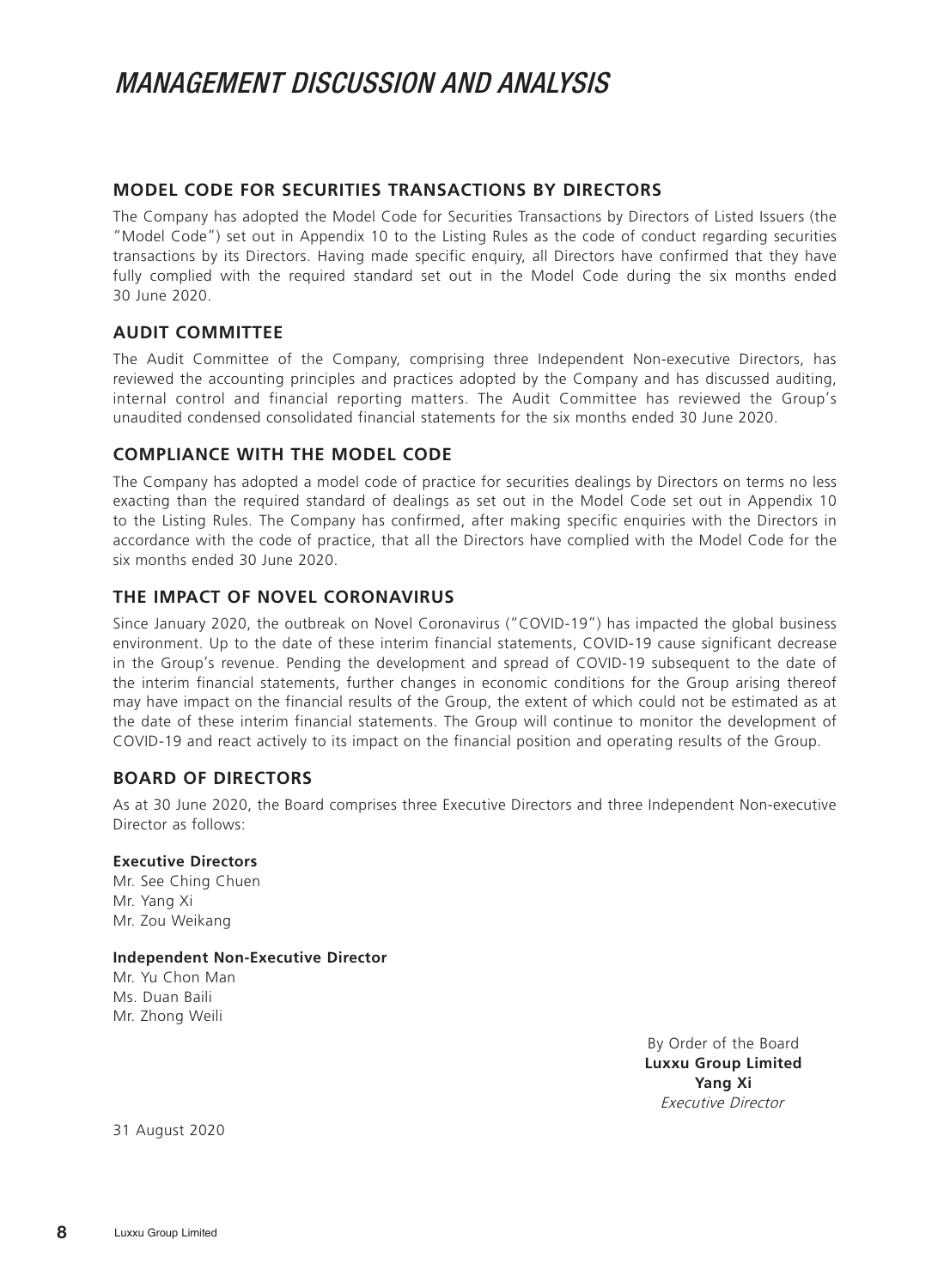### CONDENSED CONSOLIDATED STATEMENT OF PROFIT OR LOSS AND OTHER COMPREHENSIVE INCOME

For the six months ended 30 June 2020

The Board of directors (the "Board") of Luxxu Group Limited (the "Company") is pleased to present the unaudited condensed consolidated interim financial statements of the Company and its subsidiaries (collectively the "Group") for the six months ended 30 June 2020, together with the comparative unaudited figures for the corresponding period in 2019 as follows:

|                                                                                                                                                                                      | Six months ended 30 June |                                           |                                           |
|--------------------------------------------------------------------------------------------------------------------------------------------------------------------------------------|--------------------------|-------------------------------------------|-------------------------------------------|
|                                                                                                                                                                                      | Notes                    | 2020<br><b>RMB'000</b><br>(Unaudited)     | 2019<br><b>RMB'000</b><br>(Unaudited)     |
| Revenue<br>Cost of sales                                                                                                                                                             | 3                        | 41,300<br>(38,077)                        | 61,717<br>(54, 445)                       |
| Gross profit<br>Other gain and loss<br>Selling and distribution expenses<br>Administrative expenses<br>Finance costs                                                                 | 4<br>5                   | 3,223<br>(3,598)<br>(5, 452)<br>(10, 432) | 7,272<br>(3, 280)<br>(7, 147)<br>(13,934) |
| Loss before taxation<br>Taxation                                                                                                                                                     | 6                        | (16, 259)                                 | (17,089)                                  |
| Loss for the period                                                                                                                                                                  | $\overline{7}$           | (16, 259)                                 | (17,089)                                  |
| Other comprehensive income for the period,<br>net of tax<br>Exchange differences on translation of<br>foreign operations<br>Other comprehensive income for the period,<br>net of tax |                          | 3,435<br>3,435                            | 2,173<br>2,173                            |
| Total comprehensive loss for the period                                                                                                                                              |                          | (12, 824)                                 | (14, 916)                                 |
| Loss for the period attributable to:<br>- Owners of the Company<br>- Non-controlling interests                                                                                       |                          | (16, 259)                                 | (17,089)                                  |
|                                                                                                                                                                                      |                          | (16, 259)                                 | (17,089)                                  |
| Total comprehensive loss for the period<br>attributable to:<br>- Owners of the Company<br>- Non-controlling interests                                                                |                          | (12, 824)                                 | (14, 916)                                 |
|                                                                                                                                                                                      |                          | (12, 824)                                 | (14, 916)                                 |
| Loss per share attributable to owners of<br>the Company<br>- Basic and diluted (RMB) (cents)                                                                                         |                          | (4.7)                                     | (4.9)<br>(restated)                       |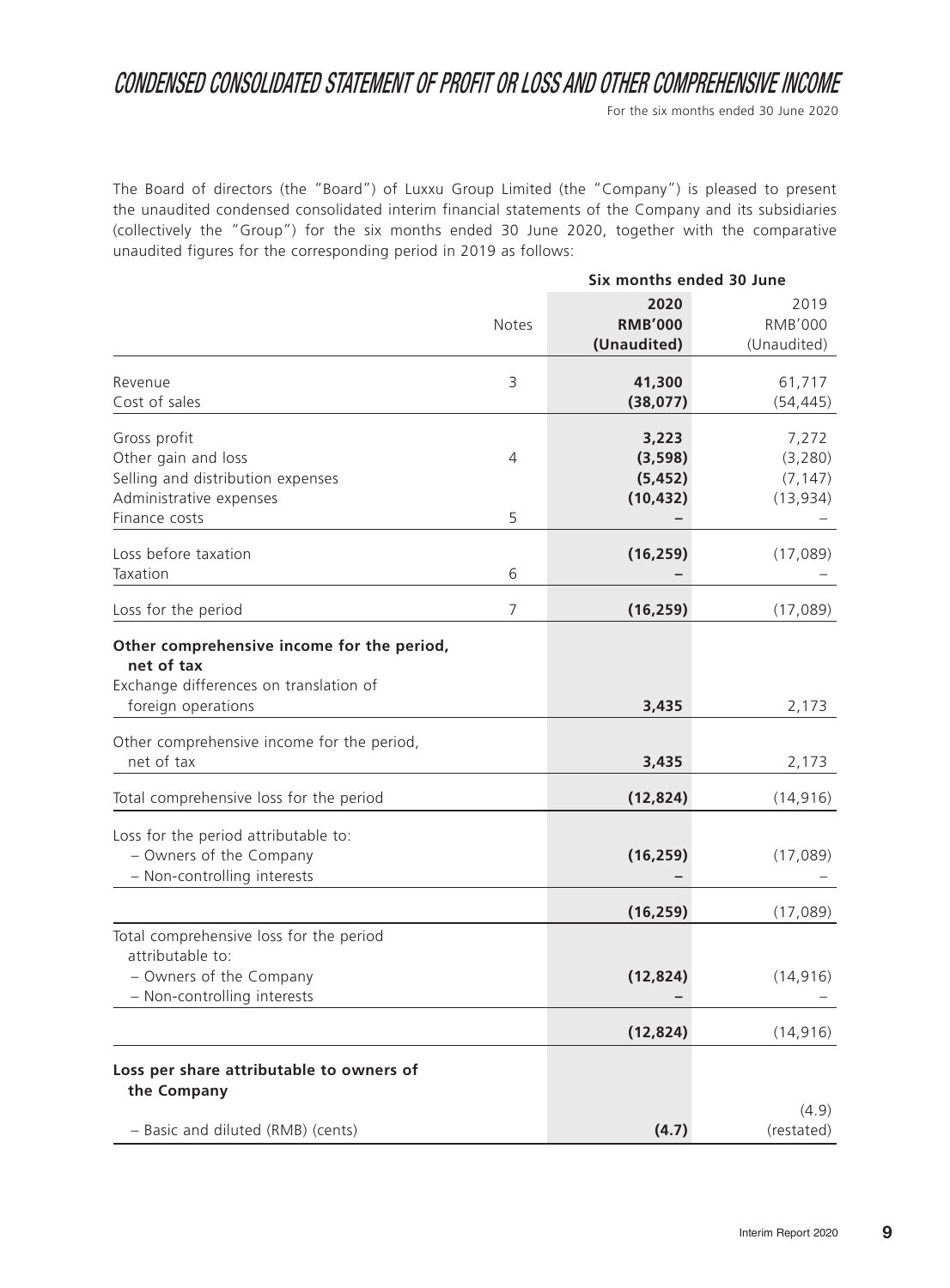# CONDENSED CONSOLIDATED STATEMENT OF FINANCIAL POSITION

As at 30 June 2020

|                                                       | Notes | 30 June<br>2020<br><b>RMB'000</b><br>(Unaudited) | 31 December<br>2019<br><b>RMB'000</b><br>(Audited) |
|-------------------------------------------------------|-------|--------------------------------------------------|----------------------------------------------------|
| <b>ASSETS AND LIABILITIES</b>                         |       |                                                  |                                                    |
| <b>NON-CURRENT ASSETS</b>                             |       |                                                  |                                                    |
| Property, plant and equipment<br>Goodwill             | 10    | 25,851<br>3,327                                  | 28,088<br>3,327                                    |
|                                                       |       | 29,178                                           | 31,415                                             |
| <b>CURRENT ASSETS</b>                                 |       |                                                  |                                                    |
| Inventories                                           |       | 102,339                                          | 82,078                                             |
| Trade receivables                                     | 11    | 121,199                                          | 95,841                                             |
| Deposits, prepayments and other receivables           |       | 95,393                                           | 147,299                                            |
| Financial assets at fair value through profit or loss |       | 4,086                                            | 7,574                                              |
| Cash and bank balances                                |       | 5,986                                            | 1,851                                              |
|                                                       |       | 329,003                                          | 334,643                                            |
| <b>CURRENT LIABILITIES</b>                            |       |                                                  |                                                    |
| Trade payables                                        | 12    | 7,716                                            | 3,922                                              |
| Accruals and other payables                           |       | 4,386                                            | 5,909                                              |
| Income tax payables                                   |       | 247                                              | 243                                                |
|                                                       |       | 12,349                                           | 10,074                                             |
| <b>NET CURRENT ASSETS</b>                             |       | 316,654                                          | 324,569                                            |
| TOTAL ASSETS LESS CURRENT LIABILITIES                 |       | 345,832                                          | 355,984                                            |
| <b>NET ASSETS</b>                                     |       | 345,832                                          | 355,984                                            |
| <b>CAPITAL AND RESERVES</b>                           |       |                                                  |                                                    |
| Share capital                                         | 13    | 29,181                                           | 29,181                                             |
| Reserves                                              |       | 316,651                                          | 326,803                                            |
| <b>TOTAL EQUITY</b>                                   |       | 345,832                                          | 355,984                                            |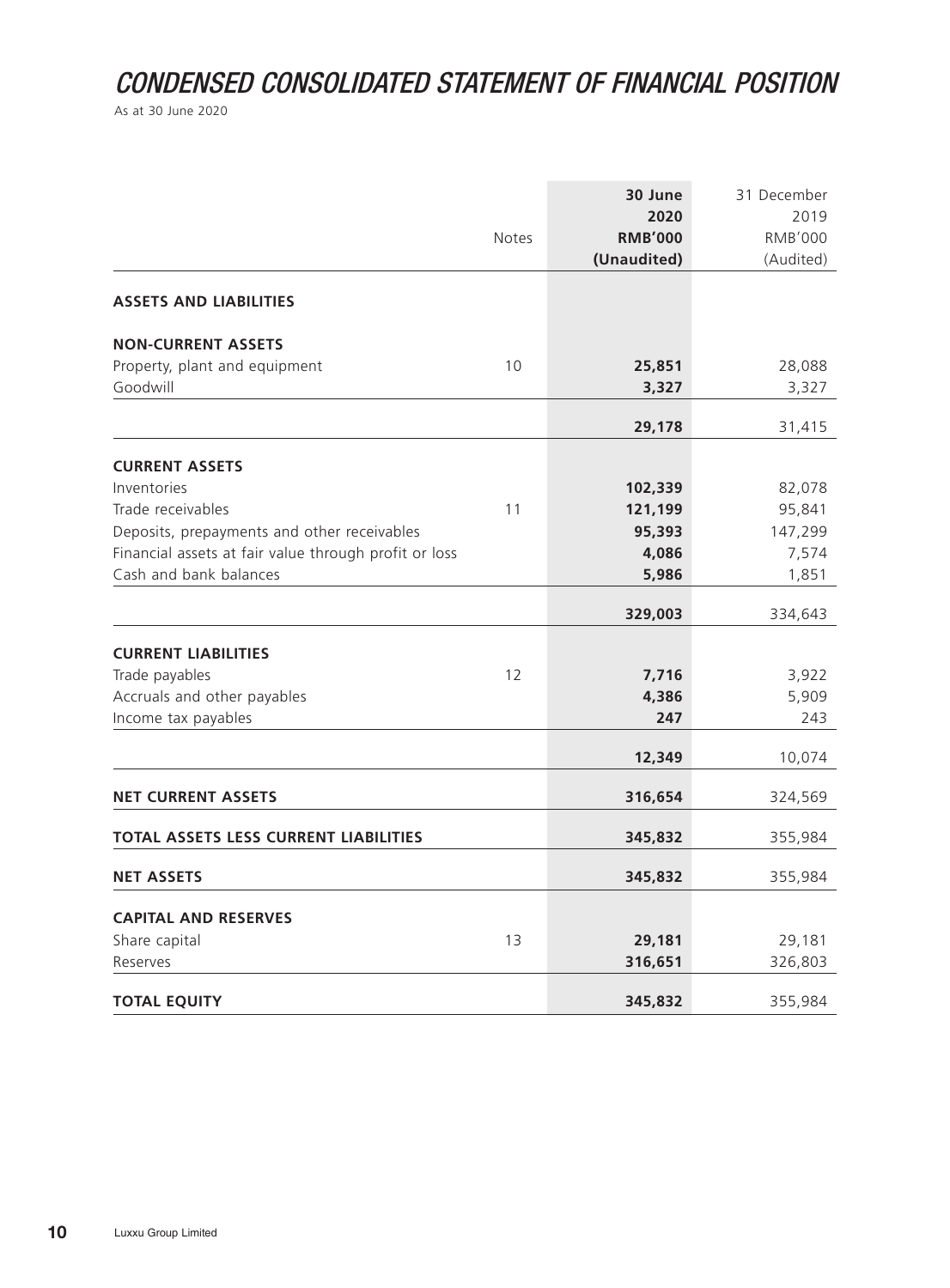# CONDENSED CONSOLIDATED STATEMENT OF CHANGES IN EQUITY

For the six months ended 30 June 2020

|                                           | Attributable to owners of the Company     |                                           |                                          |                                     |                                               |                         |
|-------------------------------------------|-------------------------------------------|-------------------------------------------|------------------------------------------|-------------------------------------|-----------------------------------------------|-------------------------|
|                                           |                                           |                                           | Foreign<br>currency                      | <b>Share</b>                        |                                               |                         |
|                                           | <b>Share</b><br>capital<br><b>RMB'000</b> | <b>Share</b><br>premium<br><b>RMB'000</b> | translation<br>reserve<br><b>RMB'000</b> | option<br>reserve<br><b>RMB'000</b> | <b>Retained</b><br>earnings<br><b>RMB'000</b> | Total<br><b>RMB'000</b> |
|                                           |                                           |                                           |                                          |                                     |                                               |                         |
| At 1 January 2020 (Audited)               | 29,181                                    | 471,765                                   | 24,332                                   | 16,111                              | (185, 405)                                    | 355,984                 |
| Loss for the period                       | ۰                                         | -                                         | -                                        | -                                   | (16, 259)                                     | (16, 259)               |
| Other comprehensive income for the period | ۰                                         | -                                         | 3,435                                    |                                     |                                               | 3,435                   |
| Total comprehensive loss for the period   |                                           |                                           | 3,435                                    |                                     | (16, 259)                                     | (12, 824)               |
| Share options granted                     | -                                         | -                                         | -                                        | 2,669                               |                                               | 2,669                   |
| At 30 June 2020 (Unaudited)               | 29,181                                    | 471,765                                   | 27,767                                   | 18,780                              | 201,664                                       | 345,832                 |

|                                           | Attributable to owners of the Company |                |                |                |                |                |
|-------------------------------------------|---------------------------------------|----------------|----------------|----------------|----------------|----------------|
|                                           |                                       |                |                |                |                |                |
|                                           |                                       |                | currency       | Share          |                |                |
|                                           | Share                                 | Share          | translation    | option         | Retained       |                |
|                                           | capital                               | premium        | reserve        | reserve        | earnings       | Total          |
|                                           | RMB'000                               | <b>RMB'000</b> | <b>RMB'000</b> | <b>RMB'000</b> | <b>RMB'000</b> | <b>RMB'000</b> |
|                                           |                                       |                |                |                |                |                |
| At 1 January 2019 (Audited)               | 29,181                                | 471,765        | 14,976         | 9,775          | (58, 353)      | 467,344        |
| Loss for the period                       |                                       |                |                |                | (17,089)       | (17,089)       |
| Other comprehensive income for the period |                                       |                | 2,173          |                |                | 2,173          |
| Total comprehensive loss for the period   |                                       |                | 2,173          |                | (17,089)       | (14, 916)      |
| Share options granted                     |                                       |                |                | 6,336          |                | 6,336          |
| At 30 June 2019 (Unaudited)               | 29,181                                | 471,765        | 17,149         | 16,111         | (75, 442)      | 458,764        |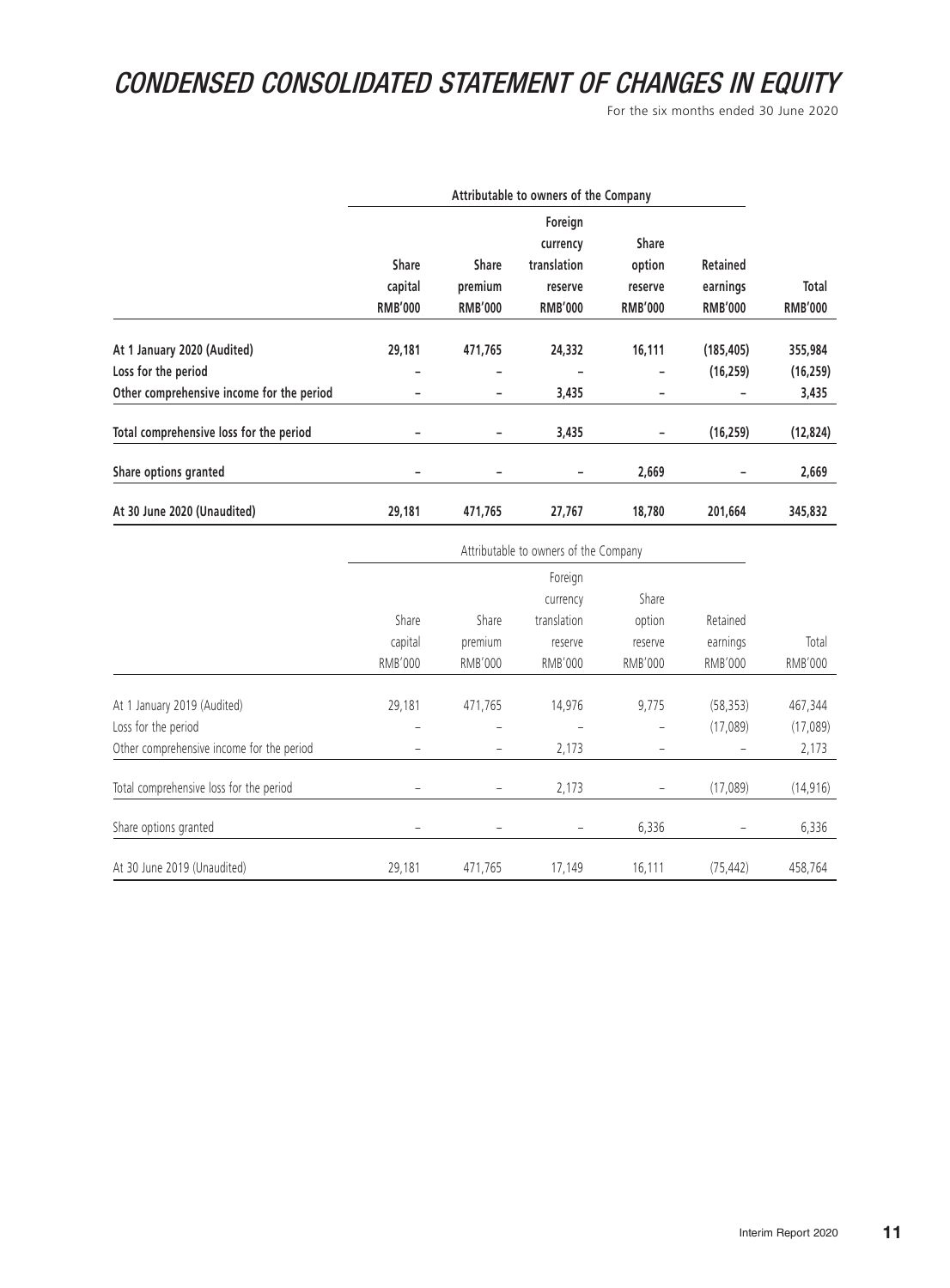# CONDENSED CONSOLIDATED STATEMENT OF CASH FLOW

For the six months ended 30 June 2020

|                                                          | Six months ended 30 June |                |  |
|----------------------------------------------------------|--------------------------|----------------|--|
|                                                          | 2020                     | 2019           |  |
|                                                          | <b>RMB'000</b>           | <b>RMB'000</b> |  |
|                                                          | (Unaudited)              | (Unaudited)    |  |
|                                                          |                          |                |  |
| Net cash generated from operating activities             | 1,640                    | 11,256         |  |
| Net cash used in investing activities                    |                          | (379)          |  |
| Net cash used in financing activities                    |                          | (4, 538)       |  |
| Net increase in cash and cash equivalents                | 1,640                    | 6,339          |  |
| Effect of foreign exchange rates changes                 | 2,495                    | 2,173          |  |
| Cash and cash equivalents at the beginning of the period | 1,851                    | 6,495          |  |
|                                                          |                          |                |  |
| Cash and cash equivalents at the end of the period       | 5,986                    | 15,007         |  |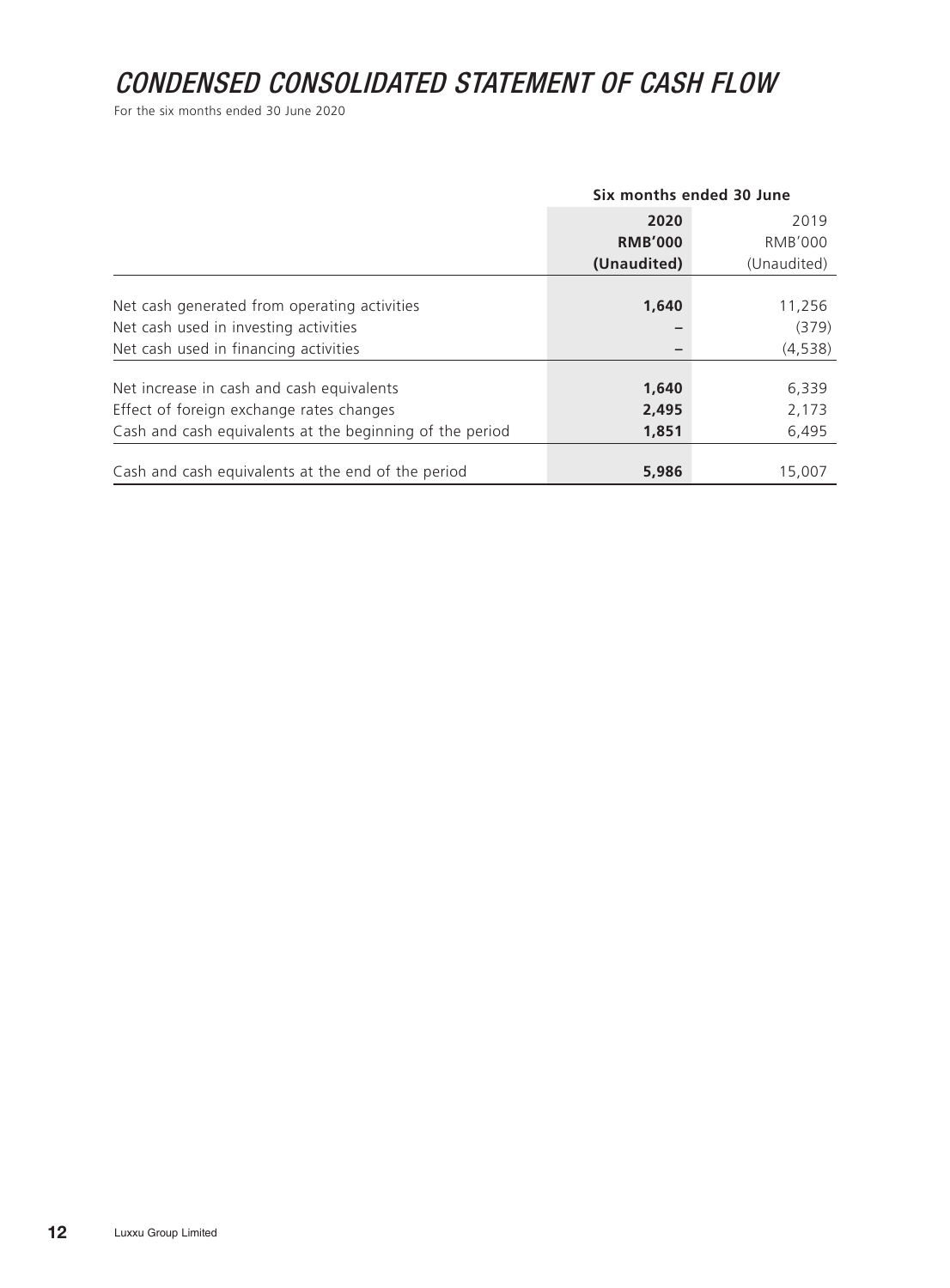For the six months ended 30 June 2020

#### **1. BASIS OF PREPARATION**

The unaudited condensed consolidated interim financial statements for the six months ended 30 June 2020 (the "Interim Financial Statements") have been prepared in accordance with Hong Kong Accounting Standard (HKAS) 34 "Interim Financial Reporting" issued by the Hong Kong Institute of Certified Public Accountants (the "HKICPA") and with the applicable disclosure provisions of Appendix 16 to the Rules Governing the Listing of Securities on The Stock Exchange of Hong Kong Limited (the "Listing Rules").

The Company is an investment company. The Group is principally engaged in the manufacture and sales of own-branded watches and jewelleries, including but not limited to diamond watches, tourbillon watches and luxury jewellery watches, OEM watches and third-party watches.

The consolidated financial statements are presented in Renminbi ("RMB"), which is the Company's presentation currency and the functional currency of the principal operating subsidiary of the Group.

#### **2. APPLICATION OF NEW AND REVISED HONG KONG FINANCIAL REPORTING STANDARDS ("HKFRSs")**

The condensed consolidated financial statements have been prepared on the historical cost basis except for certain financial instruments, which are measured at fair values. Historical cost is generally based on the fair value of the consideration given in exchange for goods and services.

Except as described below, the accounting policies and methods of computation used in the condensed consolidated financial statements for the six months ended 30 June 2020 are the same as those followed in the preparation of the Group's annual financial statements for the year ended 31 December 2019.

#### **Application of new and amendments to HKFRSs**

In the current interim period, the Group has applied, for the first time, the following new and amendments to HKFRSs issued by the HKICPA which are mandatory effective for the annual period beginning on or after 1 January 2020 for the preparation of the Group's condensed consolidated financial statements:

| Amendments to HKAS 1 and | Definition of Material            |
|--------------------------|-----------------------------------|
| HKAS 8                   |                                   |
| Amendments to HKFRS 3    | Definition of Business            |
| Amendments to HKFRS 9,   | Interest Rate Benchmark Reform    |
| HKAS 39 and HKFRS 7      |                                   |
| Amendments to HKFRS 16   | COVID-19-Related Rent Concessions |

The amendment is effective for annual periods beginning on or after 1 January 2020.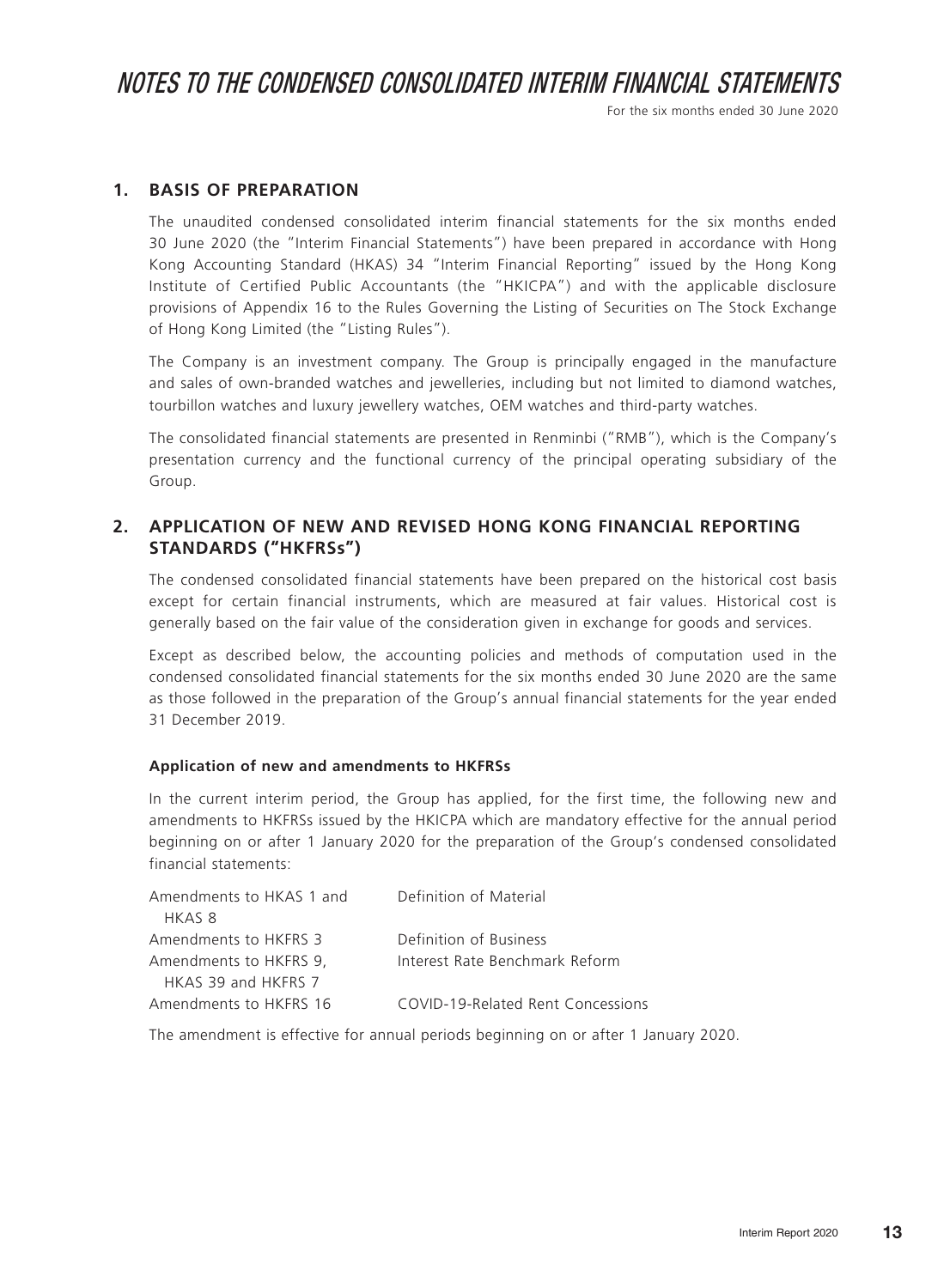For the six months ended 30 June 2020

#### **2. APPLICATION OF NEW AND REVISED HONG KONG FINANCIAL REPORTING STANDARDS ("HKFRSs") (Continued)**

#### **Application of new and amendments to HKFRSs (Continued)**

The amendment introduces a new practical expedient for lessees to elect not to assess whether a COVID-19-related rent concession is a lease modification. The practical expedient only applies to rent concessions occurring as a direct consequence of the COVID-19 that meets all of the following conditions:

- the change in lease payments results in revised consideration for the lease that is substantially the same as, or less than, the consideration for the lease immediately preceding the change;
- any reduction in lease payments affects only payments originally due on or before June 30, 2021; and
- there is no substantive change to other terms and conditions of the lease.

A lessee applying the practical expedient accounts for changes in lease payments resulting from rent concessions the same way it would account for the changes applying HKFRS 16 if the changes were not a lease modification. Forgiveness or waiver of lease payment are accounted for as variable lease payments. The related lease liabilities are adjusted to reflect the amounts forgiven or waived with a corresponding adjustment recognised in the profit or loss in the period in which the event occurs.

#### **3. OPERATING SEGMENT**

Information reported internally to the chief operating decision makers for the purpose of resource allocation and assessment of segment performance focuses on types of goods or services delivered or provided. The Group currently operates in one business segment in manufacturing, trading and retailing business of watches. A single management team reports to the chief operating decision makers who comprehensively manages the entire business. Accordingly, the Group does not have separately reportable segments.

#### **Turnover from major products**

|                                                                              | Six months ended 30 June |                         |  |  |
|------------------------------------------------------------------------------|--------------------------|-------------------------|--|--|
|                                                                              | 2020<br>2019             |                         |  |  |
|                                                                              | <b>RMB'000</b>           | <b>RMB'000</b>          |  |  |
|                                                                              | (Unaudited)              | (Unaudited)             |  |  |
| Branded watches:<br>Prestige and high-ended watch<br>Extreme watch<br>Others | 18,440<br>230<br>15,412  | 33,521<br>323<br>19,860 |  |  |
| OEM watches<br>Third-party watches                                           | 2,034<br>5,184           | 2,123<br>5,890          |  |  |
|                                                                              | 41,300                   | 61,717                  |  |  |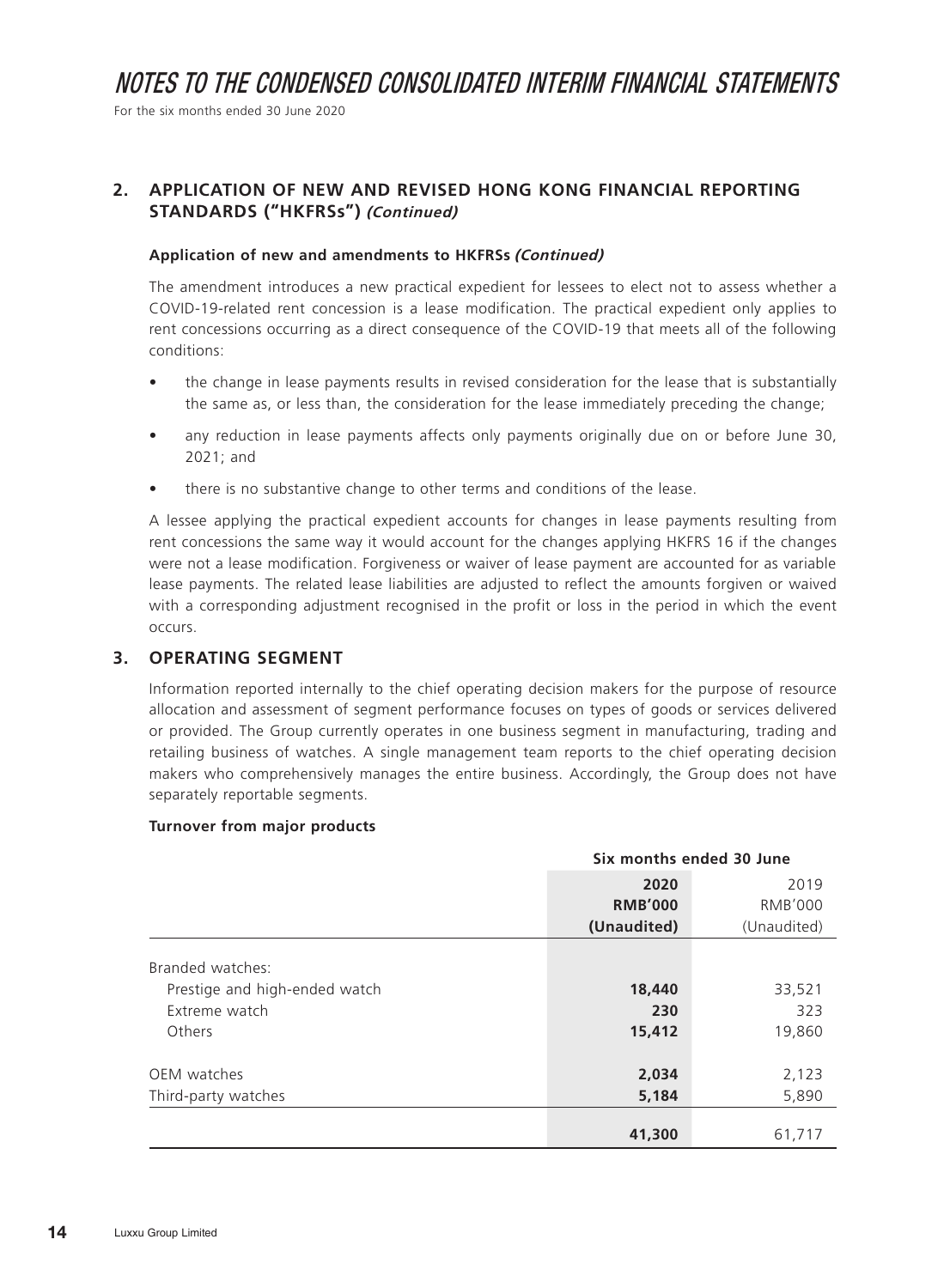For the six months ended 30 June 2020

#### **3. OPERATING SEGMENT (Continued)**

#### **Geographical information**

The Group's operations and non-current assets are mainly located in the PRC and Hong Kong. The Group's revenue from external customers based on the location of the customers is detailed as below:

|                          | Six months ended 30 June         |        |  |
|--------------------------|----------------------------------|--------|--|
|                          | 2019<br>2020                     |        |  |
|                          | <b>RMB'000</b><br><b>RMB'000</b> |        |  |
|                          | (Unaudited)<br>(Unaudited)       |        |  |
|                          |                                  |        |  |
| The PRC                  | 17,446                           | 18,983 |  |
| Asia (excluding the PRC) | 23,854                           | 42,734 |  |
|                          |                                  |        |  |
|                          | 41,300                           | 61,717 |  |

#### **Information about major customer**

No information about major customers is presented as no single customer contributed over 10% of the total revenue of the Group during the six months ended 30 June 2020 and 2019.

#### **4. OTHER GAIN AND LOSS**

|                                      | Six months ended 30 June |             |  |
|--------------------------------------|--------------------------|-------------|--|
|                                      | 2020<br>2019             |             |  |
|                                      | <b>RMB'000</b>           | RMB'000     |  |
|                                      | (Unaudited)              | (Unaudited) |  |
| Unrealised loss on financial assets  |                          |             |  |
| at fair value through profit or loss | (3,985)                  | (3,280)     |  |

#### **5. FINANCE COSTS**

|                                      | Six months ended 30 June |                |  |
|--------------------------------------|--------------------------|----------------|--|
|                                      | 2020                     | 2019           |  |
|                                      | <b>RMB'000</b>           | <b>RMB'000</b> |  |
|                                      | (Unaudited)              | (Unaudited)    |  |
|                                      |                          |                |  |
| Interest arising from finance leases |                          |                |  |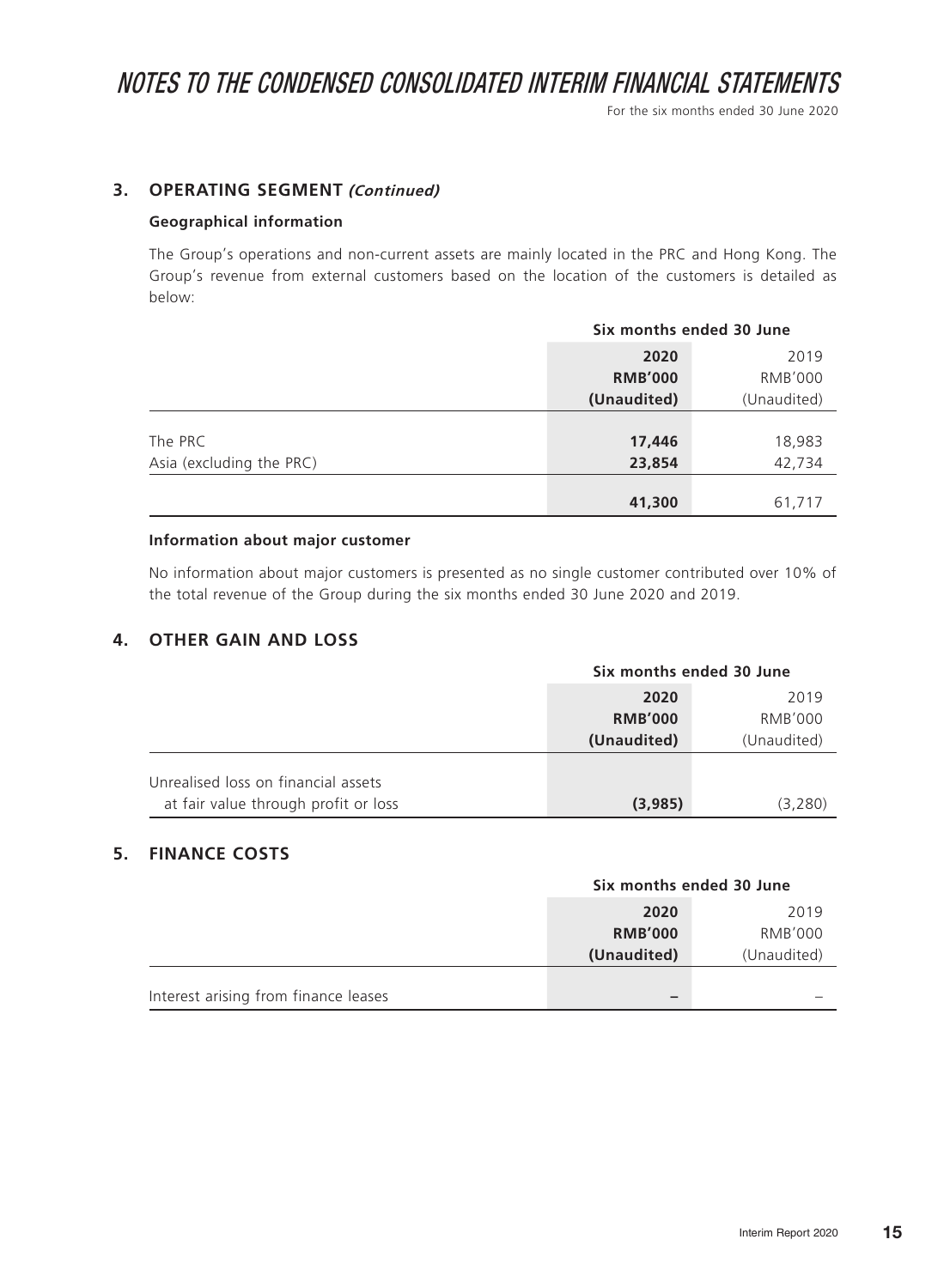For the six months ended 30 June 2020

#### **6. TAXATION**

|                                         | Six months ended 30 June |                |  |
|-----------------------------------------|--------------------------|----------------|--|
|                                         | 2020<br>2019             |                |  |
|                                         | <b>RMB'000</b>           | <b>RMB'000</b> |  |
|                                         | (Unaudited)              | (Unaudited)    |  |
|                                         |                          |                |  |
| Hong Kong profits tax                   |                          |                |  |
| Deferred taxation reversed in Hong Kong |                          |                |  |
|                                         |                          |                |  |
|                                         | –                        |                |  |

#### **Hong Kong**

No Hong Kong profits tax has been provided as no estimated assessable profit arising in or derived from Hong Kong for the six months ended 30 June 2020 and 2019.

#### **The PRC**

The PRC Enterprise Income Tax (the "PRC EIT") is calculated at the applicable tax rates in accordance with the relevant laws and regulations in the PRC.

Under the PRC Enterprise Income Tax Law (the "EIT Law") and Implementation Regulations of the EIT Law, the tax rate of a PRC subsidiary is 25% from 1 January 2008 onwards.

#### **7. LOSS FOR THE PERIOD**

|                                                                                                          | Six months ended 30 June |             |  |
|----------------------------------------------------------------------------------------------------------|--------------------------|-------------|--|
|                                                                                                          | 2020                     | 2019        |  |
|                                                                                                          | <b>RMB'000</b>           | RMB'000     |  |
|                                                                                                          | (Unaudited)              | (Unaudited) |  |
| Loss for the period has been arrived at after charging:<br>Total employee expenses (including directors' |                          |             |  |
| remuneration)                                                                                            | 6,490                    | 9,227       |  |
| Advertising expenses                                                                                     | 2,721                    | 6,256       |  |
| Cost of inventories recognised as an expense                                                             | 38,077                   | 54,445      |  |
| Depreciation of property, plant and equipment                                                            | 2,237                    | 2,175       |  |
| Operating lease rental expenses in respect of<br>rented premises                                         |                          |             |  |
| Allowance for expected credit losses, net                                                                | 837                      |             |  |
| Share-based payment expense                                                                              | 2,669                    | 6,336       |  |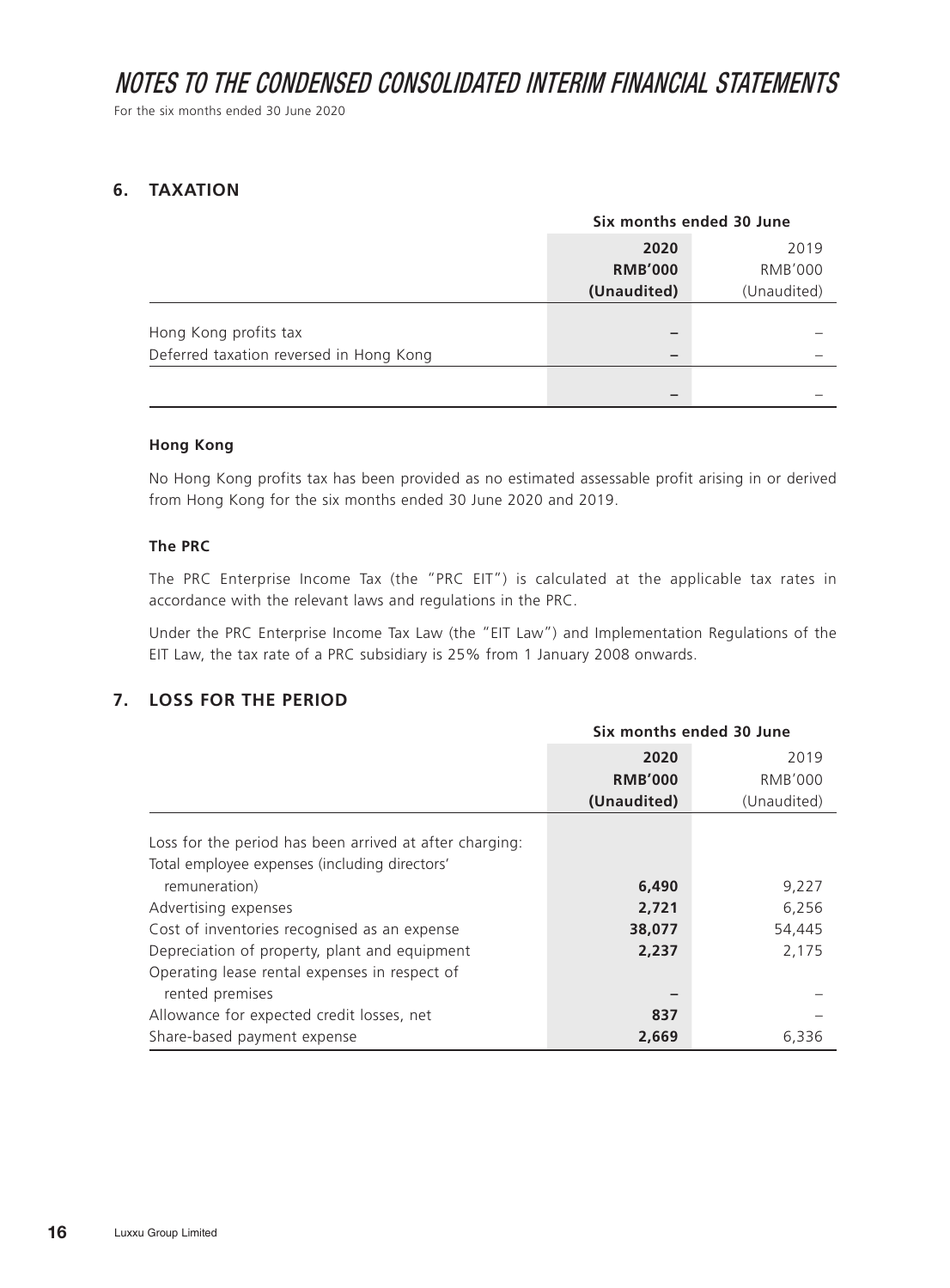For the six months ended 30 June 2020

#### **8. LOSS PER SHARE ATTRIBUTABLE TO OWNERS OF THE COMPANY**

The calculation of the basic and diluted loss per share for the period is based on the following data:

|                                                                                                           |                | Six months ended 30 June |  |  |
|-----------------------------------------------------------------------------------------------------------|----------------|--------------------------|--|--|
|                                                                                                           | 2020           | 2019                     |  |  |
|                                                                                                           | <b>RMB'000</b> | <b>RMB'000</b>           |  |  |
|                                                                                                           | (Unaudited)    | (Unaudited)              |  |  |
| Loss<br>Loss for the purposes of basic and<br>diluted loss per share, loss for the period                 |                |                          |  |  |
| attributable to the owners of the Company                                                                 | (16, 259)      | (17,089)                 |  |  |
|                                                                                                           |                | Six months ended 30 June |  |  |
|                                                                                                           | 2020           | 2019                     |  |  |
|                                                                                                           | '000'          | '000'                    |  |  |
|                                                                                                           | (Unaudited)    | (Unaudited)              |  |  |
| Number of shares<br>Weighted average number of ordinary shares<br>for the purpose of basic loss per share | 345,600        | 345,600 (restated)       |  |  |

- (a) The calculation of the basic loss per share amount is based on the loss for the period attributable to owners of the Company of RMB16,259,000 (2019: RMB17,089,000) and the weighted average of 345,600,000 ordinary shares (2019: (Restated) 345,600,000) in issue during the year as adjusted to reflect the effect of the effect of the share consolidation. Comparative figure have also been adjusted on the assumption that the share consolidation had been effective in the prior period.
- (b) Diluted loss per share for the six months ended 30 June 2020 and 2019 were the same as basic loss per share as it is assumed that there is no potential dilutive ordinary shares in existence since the exercise of share options was anti-dilutive.

#### **9. INTERIM DIVIDENDS**

The board of directors do not recommend the payment of interim dividend for the six months ended 30 June 2020 (2019: Nil).

#### **10. PROPERTY, PLANT AND EQUIPMENT**

During the six months ended 30 June 2020, the Group did not acquire any property, plant and equipment (2019: nil).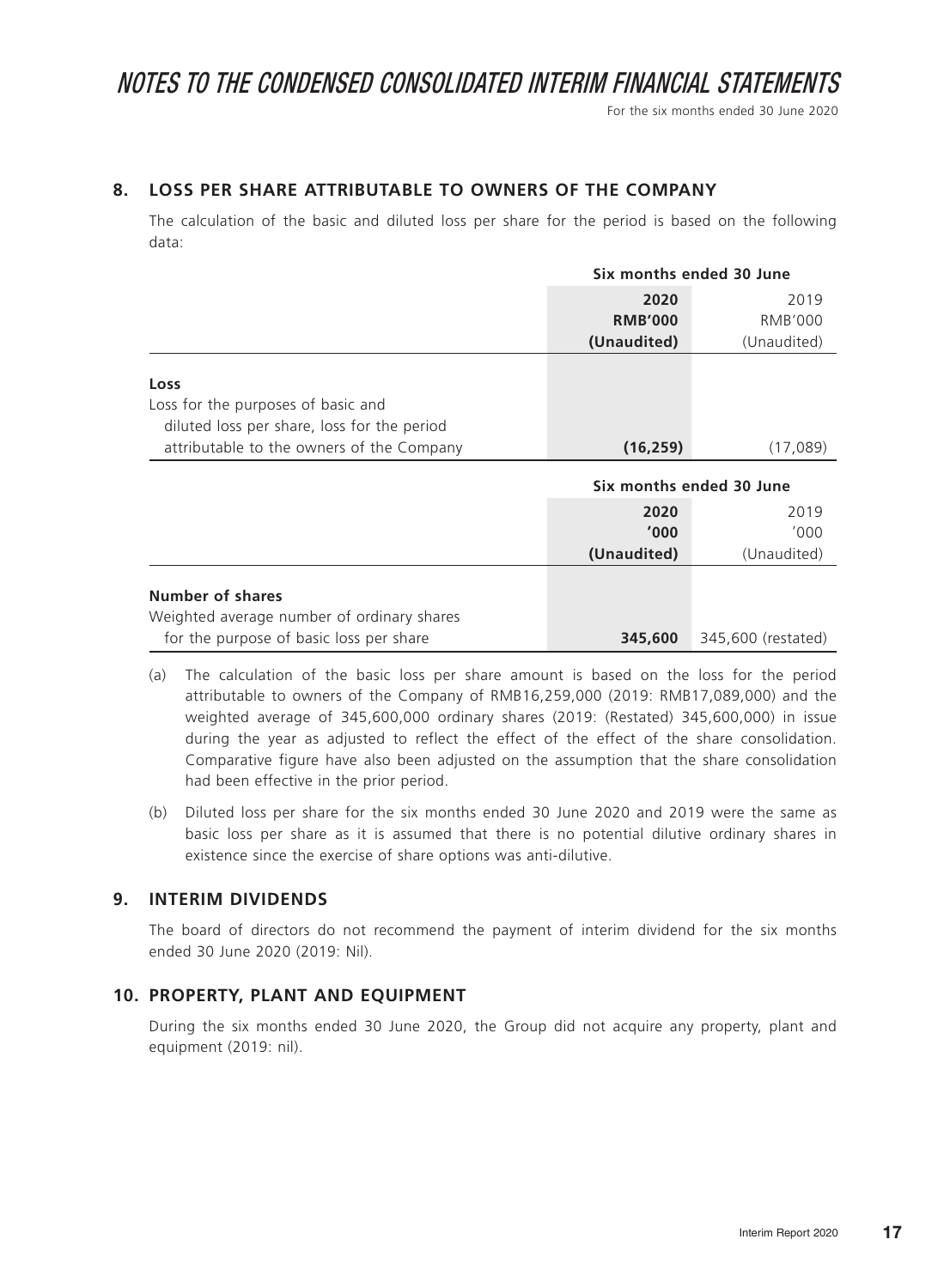For the six months ended 30 June 2020

#### **11. TRADE RECEIVABLES**

|                                            | 30 June        | 31 December    |
|--------------------------------------------|----------------|----------------|
|                                            | 2020           | 2019           |
|                                            | <b>RMB'000</b> | <b>RMB'000</b> |
|                                            | (Unaudited)    | (Audited)      |
|                                            |                |                |
| Trade receivables                          | 157,920        | 130,879        |
| Less: Allowance for expected credit losses | (36, 721)      | (35, 038)      |
|                                            |                |                |
|                                            | 121,199        | 95,841         |

The Group generally allows credit period of 0 to 180 days to its trade customers. The following is an aged analysis of trade receivables presented based on the invoice date at the end of the reporting period:

|                | 31 December<br>30 June |                |  |
|----------------|------------------------|----------------|--|
|                | 2020                   |                |  |
|                | <b>RMB'000</b>         | <b>RMB'000</b> |  |
|                | (Unaudited)            | (Audited)      |  |
|                |                        |                |  |
| 0 to 30 days   | 4,314                  | 3,128          |  |
| 31 to 60 days  | 5,225                  | 4,764          |  |
| 61 to 90 days  | 9,310                  | 4,425          |  |
| 91 to 180 days | 14,191                 | 3,507          |  |
| Over 180 days  | 88,159                 | 80,017         |  |
|                |                        |                |  |
|                | 121,199                | 95,841         |  |

The movement in loss allowance for lifetime expected losses that have been recognised for trade receivables during the current period as follows:

|                                    | RMB'000 |
|------------------------------------|---------|
| Balance as at 1 January 2020       | 35,038  |
| Allowance for expected credit loss | 837     |
| Exchange alignment                 | 846     |
| Balance as at 30 June 2020         | 36,721  |

#### **12. TRADE PAYABLES**

#### **The Group**

|                | 30 June        | 31 December    |
|----------------|----------------|----------------|
|                | 2020           | 2019           |
|                | <b>RMB'000</b> | <b>RMB'000</b> |
|                | (Unaudited)    | (Audited)      |
|                |                |                |
| Trade payables | 7,716          | 3,922          |
|                |                |                |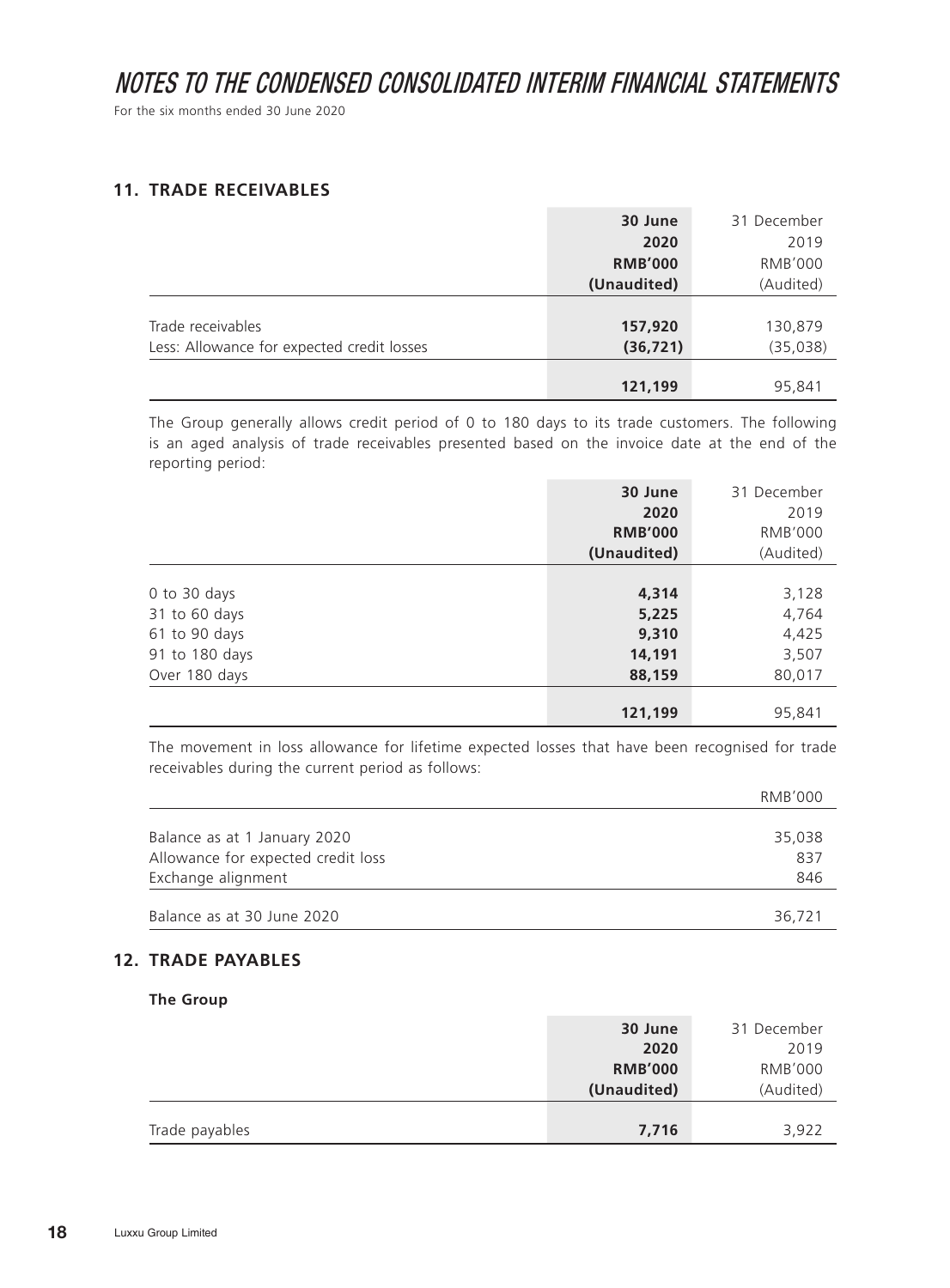For the six months ended 30 June 2020

#### **12. TRADE PAYABLES (Continued)**

The following is an aged analysis of trade payables presented based on the invoice date at the end of the reporting period:

|                                                 |               | 30 June<br>2020<br><b>RMB'000</b><br>(Unaudited) | 31 December<br>2019<br><b>RMB'000</b><br>(Audited) |  |
|-------------------------------------------------|---------------|--------------------------------------------------|----------------------------------------------------|--|
| 0 to 180 days<br>Over 180 days                  |               | 6,579<br>1,137                                   | 3,922                                              |  |
|                                                 |               | 7,716                                            | 3,922                                              |  |
| <b>13. SHARE CAPITAL</b>                        |               |                                                  |                                                    |  |
|                                                 |               | Number of                                        | <b>Nominal</b>                                     |  |
|                                                 |               | shares                                           | value                                              |  |
|                                                 |               | '000                                             | <b>HK'000</b>                                      |  |
| Authorised:<br>Ordinary shares of HK\$0.01 each |               |                                                  |                                                    |  |
| As at 1 January 2020 (Audited)                  | 13,000,000    | 130,000                                          |                                                    |  |
| Share consolidation (note (i))                  |               | (11,700,000)                                     |                                                    |  |
| Ordinary shares of HK\$0.1each                  |               |                                                  |                                                    |  |
| At 30 June 2020 (Unaudited)                     |               | 1,300,000                                        | 130,000                                            |  |
|                                                 | Number of     | Nominal value of                                 |                                                    |  |
|                                                 | shares        | ordinary shares                                  |                                                    |  |
|                                                 | '000          | HK\$'000                                         | <b>RMB'000</b>                                     |  |
| Issued and fully paid:                          |               |                                                  |                                                    |  |
| Ordinary shares of HK\$0.01 each                |               |                                                  |                                                    |  |
| As at 1 January 2020 (Audited)                  | 3,456,000     | 34,560                                           | 29,181                                             |  |
| Share consolidation (note (i))                  | (3, 110, 400) |                                                  |                                                    |  |
| Ordinary shares of HK\$0.1 each                 |               |                                                  |                                                    |  |
| At 30 June 2020 (Unaudited)                     | 345,600       | 34,560                                           | 29,181                                             |  |

Note:

(i) The share consolidation became effective on 31 March 2020 on the basis of every ten issued and unissued ordinary shares of par value HK\$0.01 each in the share capital of the Company being consolidated into one consolidated share of par value HK\$0.1 each.